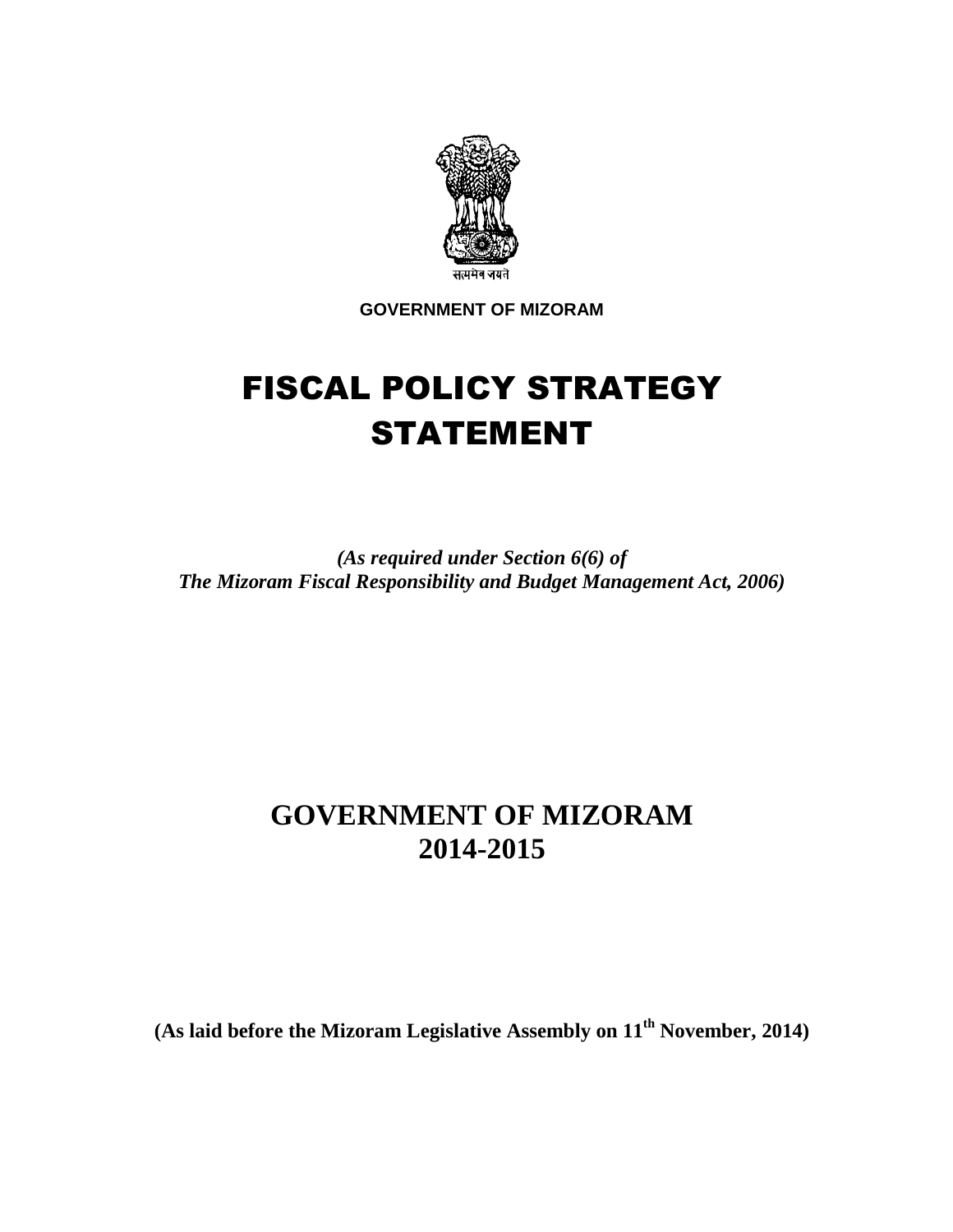### **FORM II (b)**

### **Annexure - II**

**State : Mizoram**

### **Outcome indicators of the State's Own Fiscal Correction Path**

(Rupees in Crore)

| <b>Items</b> |                                        | 2011-12 | 2012-13   | 2013-14 | 2013-14   | 2014-15 | 2015-16 |
|--------------|----------------------------------------|---------|-----------|---------|-----------|---------|---------|
|              |                                        |         | (Actuals) | (BE)    | (RE)      | (BE)    | (Proj.) |
|              | <b>STATE REVENUE ACCOUNT:</b>          |         |           |         |           |         |         |
|              | Own Tax Revenue                        | 178.67  | 223.15    | 222.25  | 234.82    | 270.39  | 297.43  |
|              | Own Non-Tax Revenue                    | 168.03  | 212.80    | 266.00  | 251.78    | 278.48  | 306.33  |
|              | 3 Own Tax+Non Tax Revenue (1+2)        | 346.70  | 435.95    | 488.25  | 486.60    | 548.87  | 603.76  |
|              | Share in Central Taxes & Duties        | 827.78  | 785.96    | 935.66  | 858.08    | 1030.85 | 1030.85 |
|              | 5 Plan Grants                          | 1980.83 | 2257.67   | 2451.08 | 3003.52   | 3185.24 | 3503.76 |
|              | 6 Non-Plan Grants                      | 856.50  | 1057.16   | 1164.43 | 1180.76   | 1114.51 | 1225.96 |
|              | <b>Total Central Transfer (4 to 6)</b> | 3665.11 | 4100.79   | 4551.17 | 5042.36   | 5330.60 | 5760.57 |
|              | Total Revenue Receipts (3+7)           | 4011.81 | 4536.74   | 5039.42 | 5528.96   | 5879.47 | 6364.33 |
|              | 9 Plan Expenditure                     | 1373.14 | 1760.07   | 1873.79 | 3065.59   | 2425.77 | 2668.35 |
|              | 10 Non-Plan Expenditure                | 2350.71 | 2748.84   | 2783.82 | 3079.43   | 3338.64 | 3672.50 |
|              | of which                               |         |           |         |           |         |         |
|              | 11 Salary Expenditure                  | 1150.09 | 1377.36   | 1617.13 | 1632.11   | 1896.80 | 2086.48 |
|              | 12 Pension                             | 298.36  | 370.52    | 240.17  | 240.17    | 375.87  | 413.46  |
|              | 13 Interest Payments                   | 273.79  | 288.15    | 248.49  | 282.47    | 289.77  | 318.75  |
|              | 14 Subsidies - General                 |         |           |         |           |         |         |
|              | 15 Subsidies - Power                   |         | -         |         |           |         |         |
|              | 16 Total Revenue Expenditure (9+10)    | 3723.85 | 4508.91   | 4657.61 | 6145.02   | 5764.41 | 6340.85 |
|              | 17 Sal+Interest+Pensions (11+12+13)    | 1722.24 | 2036.03   | 2105.79 | 2154.75   | 2562.44 | 2818.69 |
|              | 18 as % of Revenue Receipts (17/8)     | 42.93   | 44.88     | 41.79   | 38.97     | 43.58   | 44.29   |
|              | 19 Revenue Surplus/Deficit (8 -16)     | 287.96  | 27.83     | 381.81  | $-616.06$ | 115.06  | 23.48   |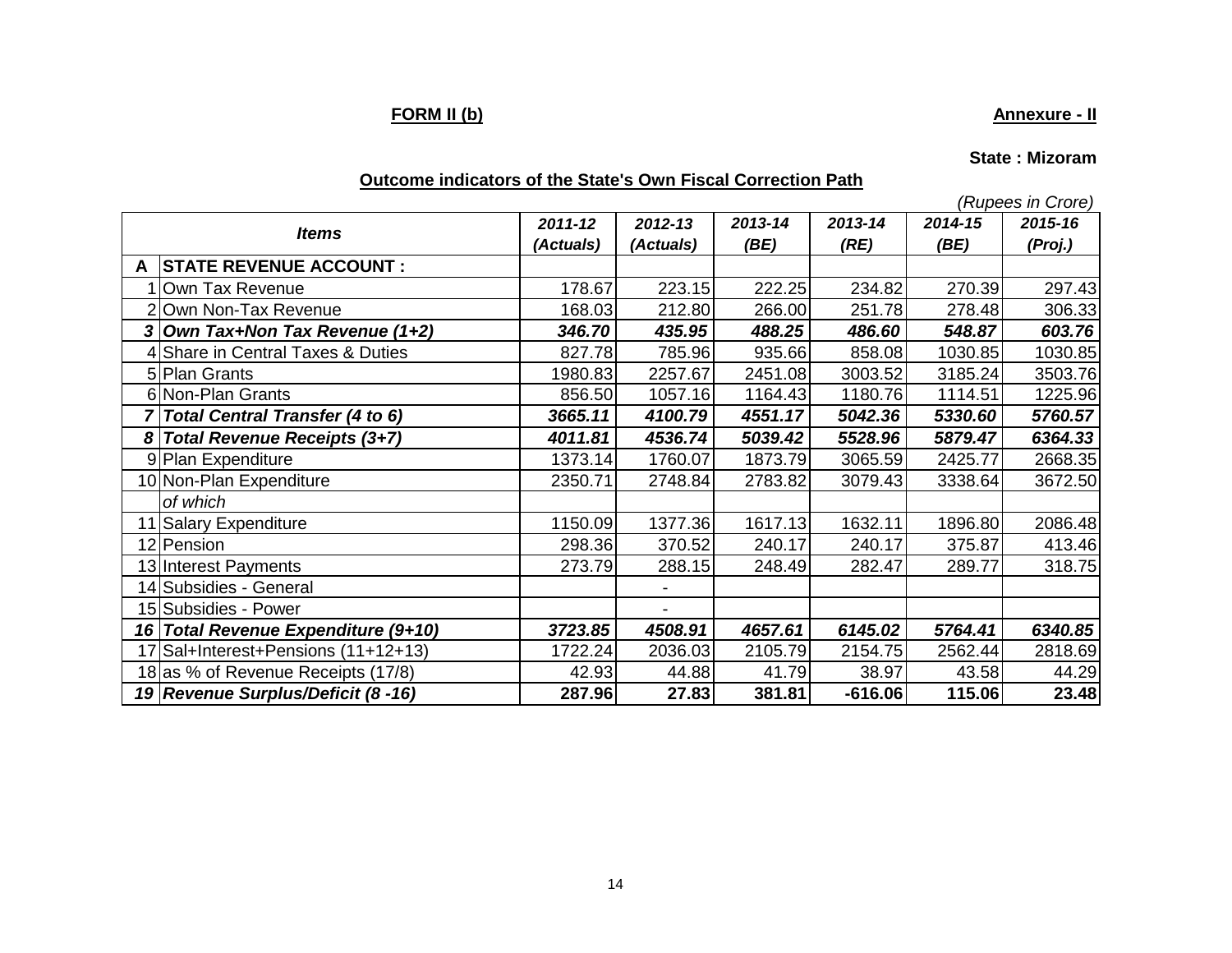(Rupees in Crore)

| <b>Items</b> |                                           | $2011 - 12$ | 2012-13                  | 2013-14  | 2013-14    | 2014-15   | 1.88899991191919<br>2015-16 |
|--------------|-------------------------------------------|-------------|--------------------------|----------|------------|-----------|-----------------------------|
|              |                                           | (Actuals)   | (Actuals)                | (BE)     | (RE)       | (BE)      | (Proj.)                     |
| B            | <b>CONSOLIDATED DEBT:</b>                 |             |                          |          |            |           |                             |
|              | 1 Outstanding debt and liability          | 4548.45     | 5114.20                  | 4582.85  | 5334.81    | 5651.27   | 5945.27                     |
|              | 2 Total Outstanding guarantee             | 126.30      | 111.97                   | 130.00   | 80.27      | 95.27     | 97.00                       |
|              | [of which guarantees on account of        |             |                          |          |            |           |                             |
|              | budgeted borrowing and SPV borrowing]     |             |                          |          |            |           |                             |
| C.           | <b>CAPITAL ACCOUNT:</b>                   |             |                          |          |            |           |                             |
|              | <b>Capital Outlay</b>                     | 494.84      | 607.55                   | 451.80   | 967.95     | 714.28    | 785.71                      |
|              | 2 Disbursement of Loans and Advances      | 33.52       | 30.25                    | 31.20    | 55.95      | 27.45     | 27.45                       |
|              | 3 Recovery of Loans and Advances          | 27.80       | 29.48                    | 27.55    | 27.54      | 40.00     | 40.00                       |
|              | 4 Other Capital Receipts                  |             |                          |          |            |           |                             |
|              | 5 Transfer to Contingency Fund            |             | $\overline{\phantom{0}}$ |          |            |           |                             |
| D            | <b>GROSS FISCAL DEFICIT :</b>             | $-212.60$   | $-580.49$                | $-73.64$ | $-1612.42$ | $-586.67$ | $-749.68$                   |
|              | $[(A_8+C_3+C_4)-(A_{16}+C_1+C_2+C_5)]$    |             |                          |          |            |           |                             |
| Е            | <b>GSDP (Rs. crs.) at current prices</b>  | 6991.40     | 8053.00                  | 9200.71  | 8886.00    | 9805.00   | 10818.00                    |
|              | Actual/Assumed Growth Rate (%)            | 15.41       | 15.18                    | 14.25    | $-3.42$    | 6.57      | 21.74                       |
| F            | <b>INDICATORS AS % OF GSDP</b>            |             |                          |          |            |           |                             |
|              | Own Tax Revenue (A1/E)                    | 2.56        | 2.77                     | 2.42     | 2.64       | 2.76      | 2.75                        |
|              | 2 Own Non-Tax Revenue (A2/E)              | 2.40        | 2.64                     | 2.89     | 2.83       | 2.84      | 2.83                        |
|              | 3 Total Central Transfer (A7/E)           | 52.42       | 50.92                    | 49.47    | 56.74      | 54.37     | 53.25                       |
|              | 4 Total Revenue Expenditure (A16/E)       | 53.26       | 55.99                    | 50.62    | 69.15      | 58.79     | 58.61                       |
|              | 5 Revenue Surplus/Deficit (A19/E)         | 4.12        | 0.35                     | 4.15     | $-6.93$    | 1.17      | 0.22                        |
|              | 6 Gross Fiscal Deficit *                  | 3.04        | 7.21                     | 0.80     | 18.15      | 5.98      | 6.93                        |
|              | 7 Outstanding Debt and Liabilities (B1/E) | 65.06       | 63.51                    | 49.81    | 60.04      | 57.64     | 54.96                       |

\* The State's GSDP series has been taken for measuring the GFD relative to GSDP.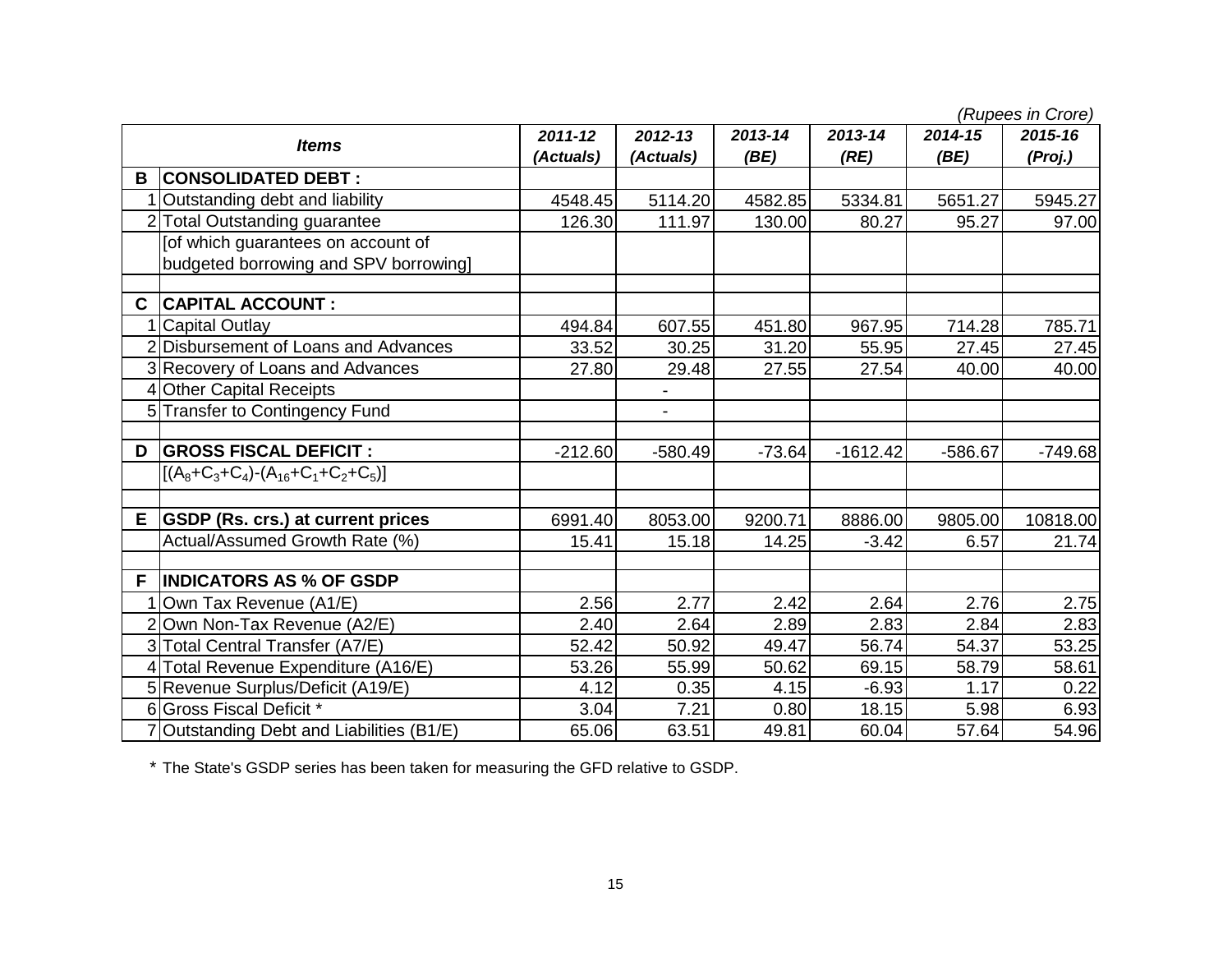|                | Items                                                                     | 2012-13<br>(Actuals) | 2013-14<br>(RE) |
|----------------|---------------------------------------------------------------------------|----------------------|-----------------|
| 1              | Gross Fiscal Deficit as Percentage of GSDP                                | 7.21                 | 18.15           |
| $\overline{2}$ | Revenue Deficit (-)/Surplus (+) as Percentage of GSDP                     | 0.35                 | 6.93            |
| 3              | Revenue Deficit $(\text{-})$ /Surplus $(\text{+})$ as Percentage of TRR   | 0.61                 | 11.14           |
| 4              | Total Liabilities - GSDP Ratio (%)                                        | 63.51                | 60.04           |
| 5              | Total Liabilities - Total Revenue Receipts (%)                            | 112.73               | 96.48           |
| 6              | Total Liabilities - State's Own Revenue Receipts (%)                      | 1173.12              | 1096.34         |
| $\tau$         | State's Own Revenue Receipts - Revenue Expenditure (%)                    | 9.67                 | 7.92            |
| 8              | Capital Outlay as Percentage of Gross Fiscal Deficit                      | 104.66               | 60.03           |
| 9              | Interest Payment as Percentage of Revenue Receipts                        | 6.35                 | 5.11            |
| 10             | Salary Expenditure as Percentage of Total Revenue Receipts                | 30.36                | 29.52           |
| 11             | Pension Expenditures as Percentage of Total Revenue Receipts              | 8.17                 | 5.28            |
| 12             | Non-Developmental Expenditure as Percentage of Aggregate<br>Disbursement  | 26.33                | 20.84           |
| 13             | Gross Transfer from the Centre as Percentage of Aggregate<br>Disbursement | 61.02                | 53.80           |
|                | 14 Non-Tax Revenue as Percentage of Total Revenue Receipts                | 4.69                 | 4.55            |

### FORM D - 1 (See Rule 9) **SELECT FISCAL INDICATORS**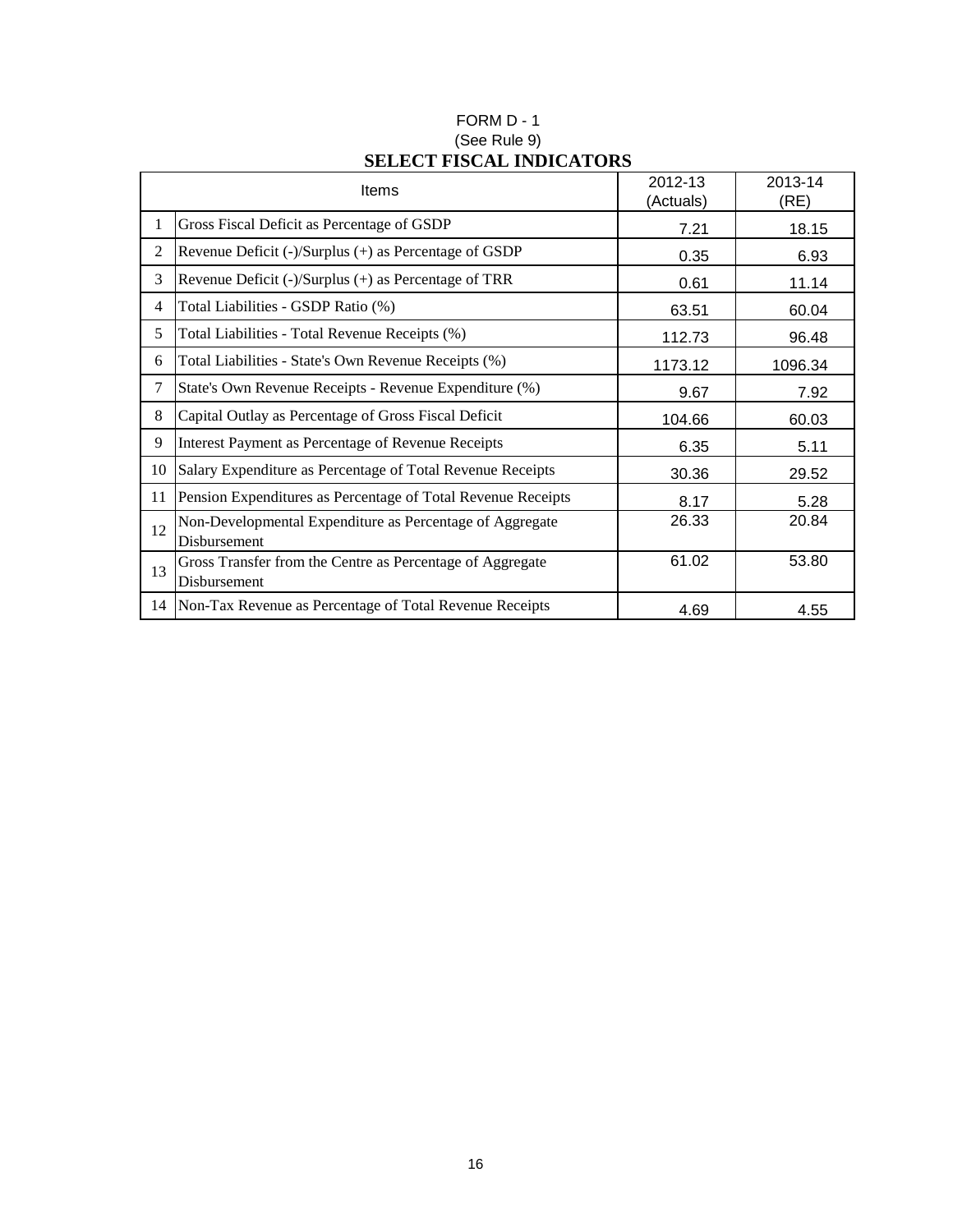#### FORM D - 2 (See Rule 9)

|                                                     |                          |         | $($ ₹ in crore)             |         |                           |         |
|-----------------------------------------------------|--------------------------|---------|-----------------------------|---------|---------------------------|---------|
|                                                     | Raised during the        |         | <b>Repayment/Redemption</b> |         | <b>Outstanding Amount</b> |         |
| Category                                            | <b>Fiscal Year</b>       |         | during the Fiscal Year      |         | (End-March)               |         |
|                                                     | 2012-13                  | 2013-14 | 2012-13                     | 2013-14 | 2012-13                   | 2013-14 |
|                                                     | (Actuals)                | (RE)    | (Actuals)                   | (RE)    | (Actuals)                 | (RE)    |
| 1                                                   | 3                        | 4       | 5                           | 6       | 7                         | 8       |
| <b>Market Borrowings</b>                            | 185.75                   | 299.12  | 122.53                      | 35.02   | 1153.97                   | 1418.07 |
| (a) Market Loans                                    | 185.75                   | 299.12  | 117.97                      | 30.46   | 1138.03                   | 1406.69 |
| (b) Power Bonds                                     | $\frac{1}{2}$            |         | 4.56                        | 4.56    | 15.94                     | 11.38   |
| <b>Loans from Centre</b>                            | 0.10                     | 15.34   | 18.71                       | 18.98   | 547.82                    | 544.18  |
| (a) Block Loans                                     | 0.10                     | 15.34   | 18.71                       | 18.98   | 523.35                    | 519.71  |
| (b) Other Loans                                     |                          |         |                             |         | 24.47                     | 24.47   |
| <b>Special Securities issued to the NSSF</b>        | 25.05                    | 10.00   | 6.64                        | 7.12    | 190.74                    | 193.62  |
| <b>Borrowings from Financial Institutions/Banks</b> | 42.80                    | 61.00   | 40.91                       | 47.16   | 256.98                    | 270.82  |
| $(a)$ LIC                                           | $\overline{\phantom{0}}$ |         | 23.66                       | 23.55   | 71.97                     | 48.42   |
| $(b)$ NABARD                                        | 42.46                    | 60.00   | 16.06                       | 22.40   | 167.08                    | 204.68  |
| (c) NCDC                                            | 0.34                     | 1.00    | 0.11                        | 0.12    | 4.04                      | 4.92    |
| (d) Other Institutions                              |                          |         | 1.08                        | 1.09    | 13.89                     | 12.80   |
| <b>WMA/OD from RBI</b>                              | 166.58                   | 374.93  | 97.26                       | 500.00  | 115.77                    | $-9.30$ |
| Provident Funds, etc.                               | 506.78                   | 325.00  | 310.45                      | 264.00  | 1854.53                   | 1915.53 |
| (a) General Provident Fund                          | 499.66                   | 320.00  | 305.87                      | 260.00  | 1787.10                   | 1847.10 |
| (b) Insurance & Pension Fund                        | 7.12                     | 5.00    | 4.58                        | 4.00    | 67.43                     | 68.43   |
| <b>Other Liabilities</b>                            | 983.10                   | 703.90  | 747.91                      | 696.40  | 994.39                    | 1001.89 |
| <b>TOTAL</b>                                        | 1910.16                  | 1789.29 | 1344.41                     | 1568.68 | 5114.20                   | 5334.81 |

### **A. COMPONENTS OF STATE GOVERNMENT LIABILITIES**

#### **B. WEIGHTED AVERAGE INTEREST RATES ON STATE GOVERNMENT LIABILITIES**

|                                              |                                                |                 |                                          | (Percent)       |  |
|----------------------------------------------|------------------------------------------------|-----------------|------------------------------------------|-----------------|--|
|                                              | <b>Raised during the</b><br><b>Fiscal Year</b> |                 | <b>Outstanding Amount</b><br>(End-March) |                 |  |
| Category                                     | 2012-13<br>(Actuals)                           | 2013-14<br>(RE) | 2012-13<br>(Actuals)                     | 2013-14<br>(RE) |  |
| <b>Market Borrowings</b>                     |                                                |                 |                                          |                 |  |
| (a) Market Loans                             | 8.89                                           | 8.69            | 8.89                                     | 8.69            |  |
| (b) Compensatory and other Bonds             |                                                |                 | 8.50                                     | 8.50            |  |
| <b>Loans from Centre</b>                     | 9.00                                           | 9.00            | 9.00                                     | 9.00            |  |
| Special Securities issued to the NSSF        | 9.00                                           | 9.00            | 9.00                                     | 9.00            |  |
| Borrowings from Financial Institutions/Banks |                                                |                 |                                          |                 |  |
| $(a)$ LIC                                    |                                                |                 | 7.70                                     | 7.70            |  |
| (b) NABARD                                   | 7.00                                           | 7.50            | 7.00                                     | 7.50            |  |
| $(c)$ REC                                    |                                                |                 | 10.28                                    | 10.28           |  |
| $(d)$ PFC                                    |                                                |                 |                                          |                 |  |
| (e) NCDC                                     | 12.95                                          | 12.95           | 12.95                                    | 12.95           |  |
| WMA/OD from RBI                              |                                                |                 |                                          |                 |  |
| Provident Funds, etc.                        | 8.80                                           | 8.80            | 8.80                                     | 8.80            |  |
| <b>Other Liabilities</b>                     |                                                |                 |                                          |                 |  |
| <b>TOTAL</b>                                 | 9.27                                           | 9.32            | 9.12                                     | 9.16            |  |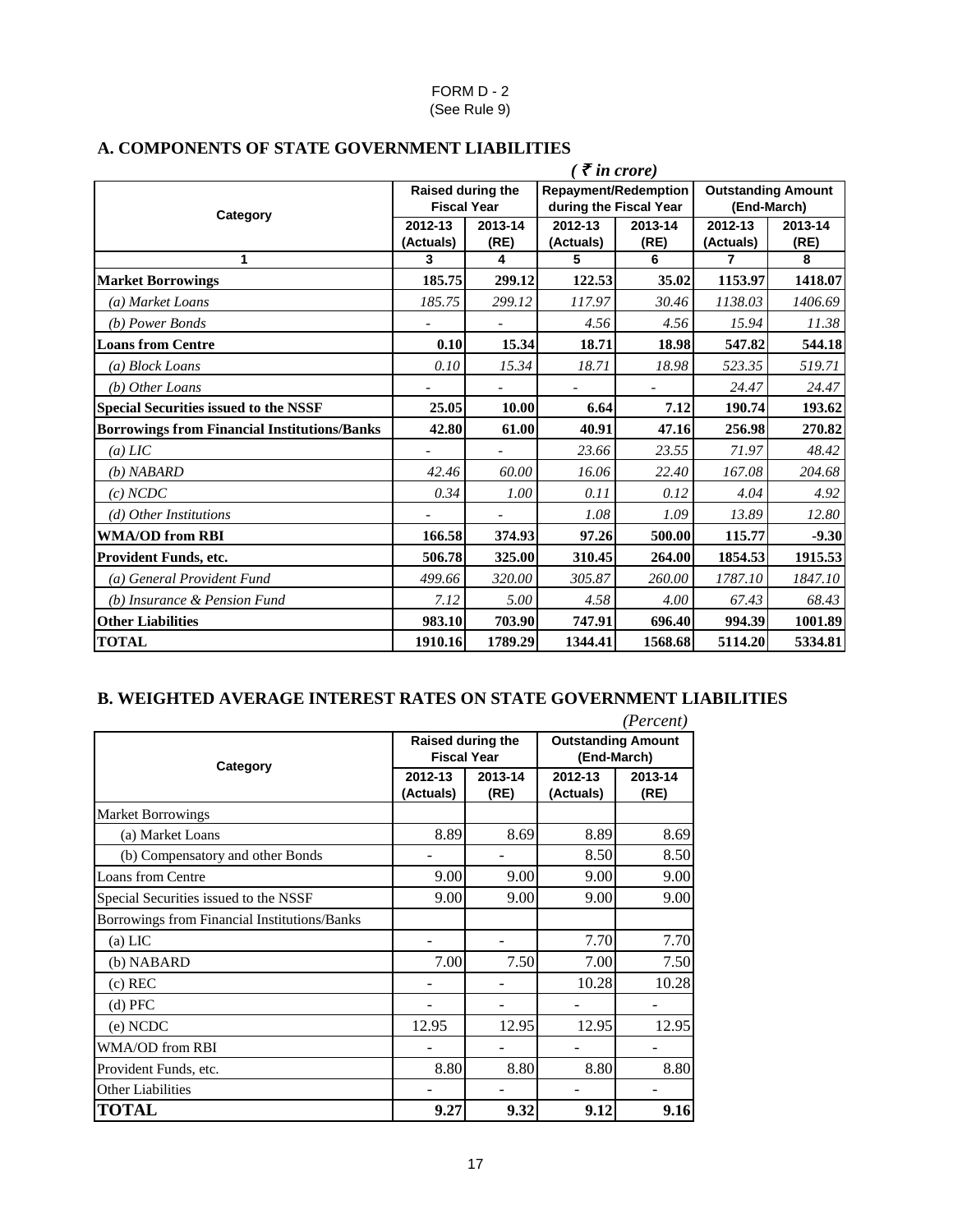#### FORM D-3 (See Rule 9)

### **CONSOLIDATED SINKING FUND (CSF)**

|                                                                                                                             |                                                    |                                                           |                                                                                                                                                    |                                                                             |                                                              |                                                              |                                                                                                                                        | (Amount in Rs. crore)                                                         |
|-----------------------------------------------------------------------------------------------------------------------------|----------------------------------------------------|-----------------------------------------------------------|----------------------------------------------------------------------------------------------------------------------------------------------------|-----------------------------------------------------------------------------|--------------------------------------------------------------|--------------------------------------------------------------|----------------------------------------------------------------------------------------------------------------------------------------|-------------------------------------------------------------------------------|
| <b>Outstanding</b><br><b>Balance in</b><br>CSF at the<br>begining of<br>the previous<br>year<br>1 <sup>st</sup> April, 2012 | <b>Additions</b><br>during the<br>previous<br>year | Withdrawals<br>from CSF<br>during the<br>previous<br>year | Outstanding<br>balance in<br>CSF at the<br>end of the<br>previous year/<br>beginning of<br>the previous<br>year<br>31 <sup>st</sup> March,<br>2013 | Col (4)/<br>Outstan-<br>ding stock<br>of SLR<br><b>Borrowings</b><br>$(\%)$ | <b>Additions</b><br>during the<br>current<br>year<br>2013-14 | <b>Withdrawals</b><br>from CSF<br>during the<br>current year | Outstanding<br>balance in<br>CSF at the<br>end of current<br>year/beginning<br>of ensuing year<br><b>Tentative</b><br>31st March, 2014 | Col. (S)<br>Outstanding<br>stock of<br><b>SLR</b><br><b>Borrowings</b><br>(%) |
| $\mathbf{1}$                                                                                                                | $\overline{2}$                                     | $\overline{3}$                                            | $\overline{4}$                                                                                                                                     | $\overline{5}$                                                              | $\overline{6}$                                               | $\overline{7}$                                               | $\overline{8}$                                                                                                                         | $\overline{g}$                                                                |
| 117.50                                                                                                                      | 17.90                                              |                                                           | 135.40                                                                                                                                             | 9.65                                                                        | 20.90                                                        |                                                              | 156.30                                                                                                                                 | 9.80                                                                          |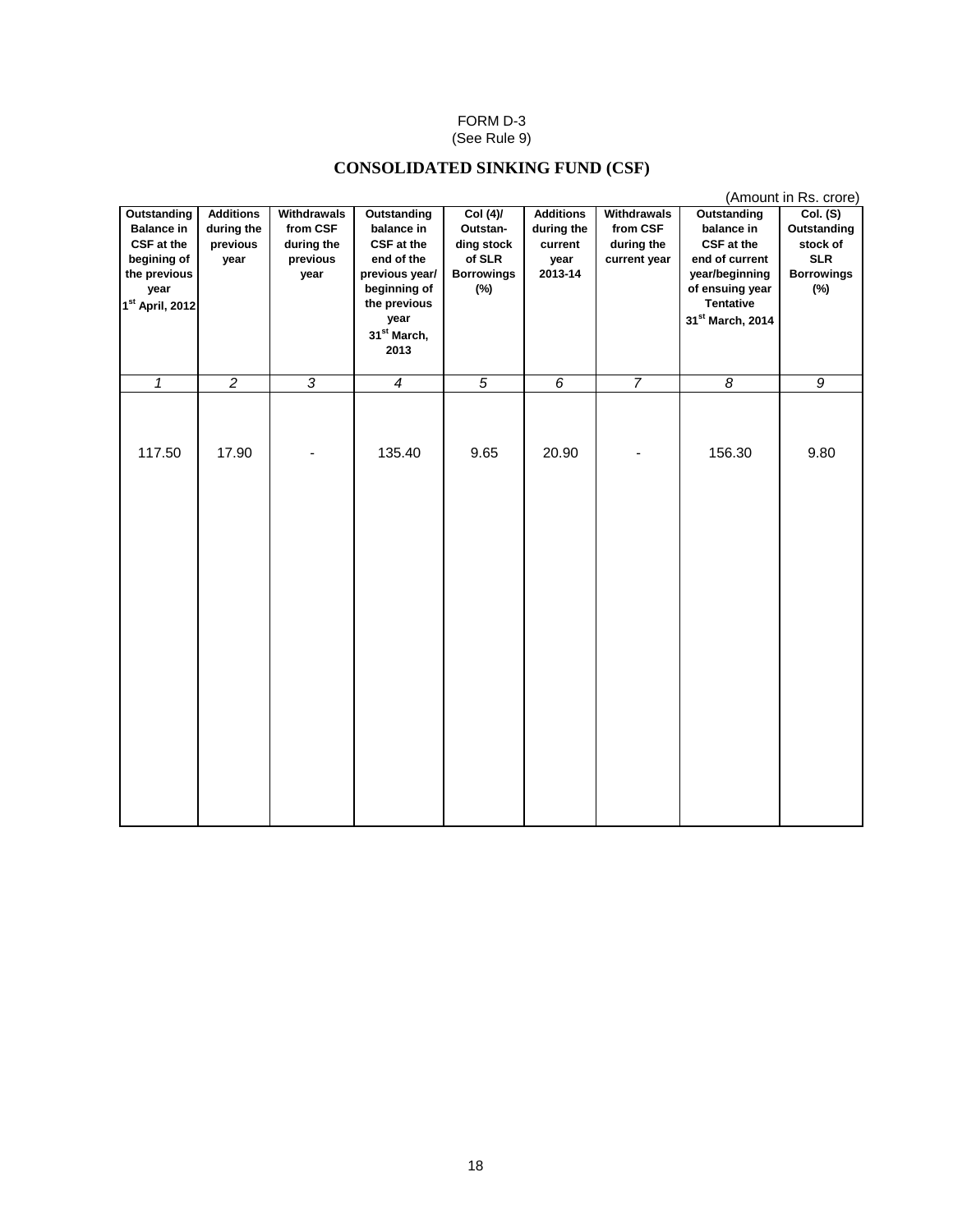#### FORM D-4

#### (See Rule 9)

### **GUARANTEES GIVEN BY THE GOVERNMENT**

| Category                              | <b>Maximum Amount</b><br>Guaranteed | Outstanding at the<br>begining of the<br>year 2013-14<br>(Rs. in crore) | <b>Additions during</b><br>the year 2013-14<br>(Rs. in crore) | <b>Reductions during</b><br>the year 2013-14<br>(Rs. in crore) | Invoked during the year<br>2013-14<br>(Rs. Crore) |                   | at the<br>end of the           | Outstanding Guarantee Commission or<br>Fee<br>(Rs. Crore) |          |         |
|---------------------------------------|-------------------------------------|-------------------------------------------------------------------------|---------------------------------------------------------------|----------------------------------------------------------------|---------------------------------------------------|-------------------|--------------------------------|-----------------------------------------------------------|----------|---------|
|                                       | (Rs. In crore)                      |                                                                         |                                                               |                                                                | <b>Discharged</b>                                 | Not<br>Discharged | year<br>2013-14<br>(Rs. Crore) | Receivable                                                | Received | Remarks |
| $\overline{1}$                        | $\overline{2}$                      | 3                                                                       | $\overline{4}$                                                | 5                                                              | 6                                                 | $\overline{7}$    | 8                              | 9                                                         | 10       | 11      |
| Cooperative                           | 149.28                              | 28.87                                                                   |                                                               | 2.34                                                           |                                                   | $\blacksquare$    | 26.53                          |                                                           |          |         |
| Govt. Companies                       | 59.93                               | 59.93                                                                   |                                                               | 40.77                                                          |                                                   | $\blacksquare$    | 19.16                          |                                                           |          |         |
| <b>Other Statutory</b><br>Corporation | 59.13                               | 25.86                                                                   |                                                               | 6.33                                                           |                                                   | $\blacksquare$    | 19.53                          |                                                           |          |         |
| Other Institutions                    | 5.60                                | 0.26                                                                    | 5.09                                                          | $\blacksquare$                                                 |                                                   | $\blacksquare$    | 15.05                          |                                                           | 3.75     |         |
| <b>TOTAL</b>                          | 273.94                              | 114.92                                                                  | 5.09                                                          | 49.44                                                          |                                                   | ۰                 | 80.27                          |                                                           |          |         |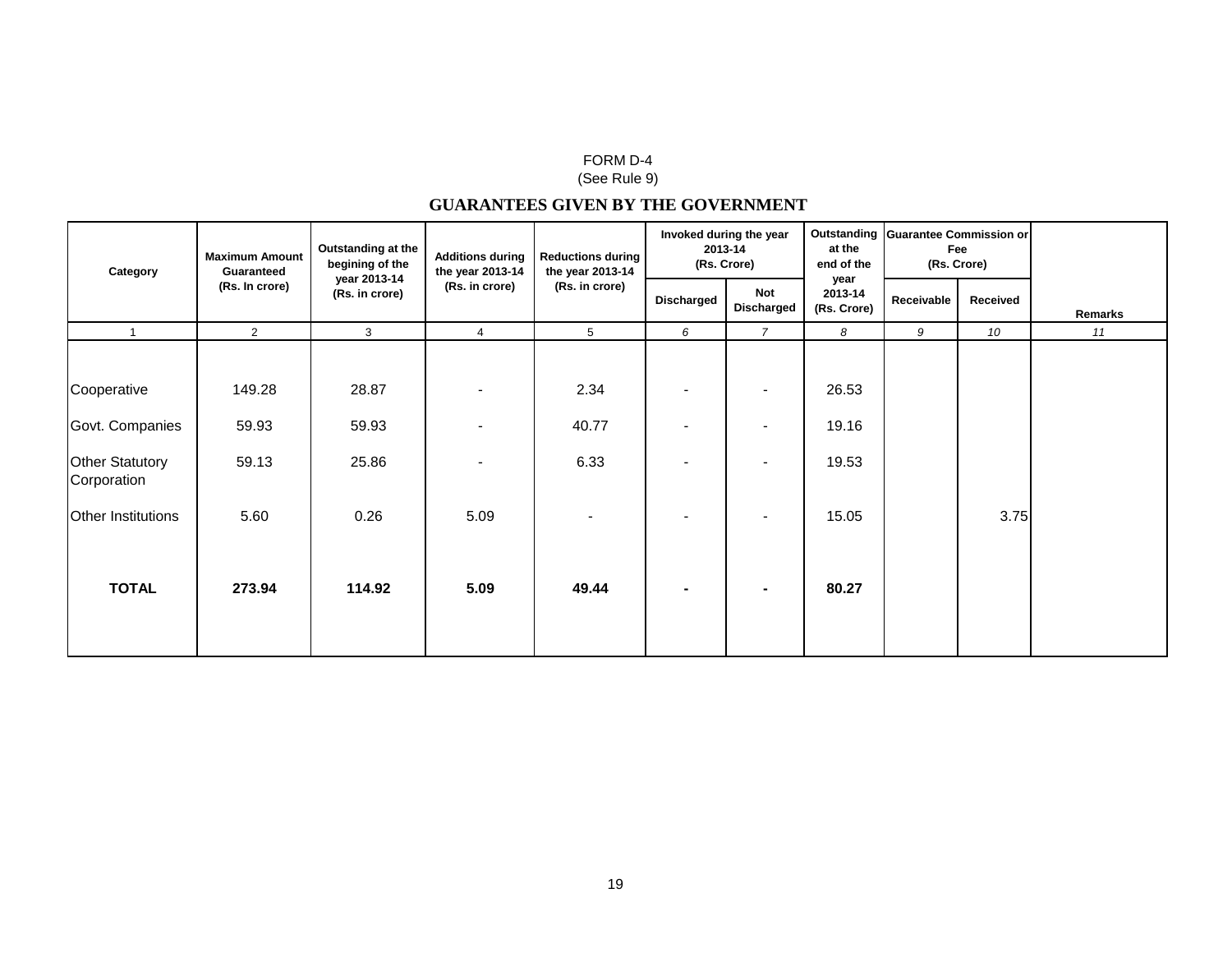#### FORM D-5 (See Rule 9)

#### **OUTSTANDING RISK - WEIGHTED GUARANTEES**

| <b>Default Probability</b>  | <b>Risk Weights</b><br>(Percent) | Amount outstanding as in the<br>Previous year and the<br><b>Current Year</b> | <b>Risk Weighted outstanding</b><br>quarantee in the previous<br>year and the Current Year |
|-----------------------------|----------------------------------|------------------------------------------------------------------------------|--------------------------------------------------------------------------------------------|
| <b>Direct Liabilitities</b> | 100                              |                                                                              |                                                                                            |
| <b>High Risk</b>            | 65                               |                                                                              |                                                                                            |
| Medium Risk                 | 55                               |                                                                              |                                                                                            |
| Low Risk                    | 25                               |                                                                              |                                                                                            |
| Very Low Risk               |                                  |                                                                              |                                                                                            |
| <b>Total Outstanding</b>    |                                  |                                                                              |                                                                                            |

Note : An assessment of Risk-weighted Government guarantees is not yet completed. Hence default probability in the guaranteed loans could not be assigned.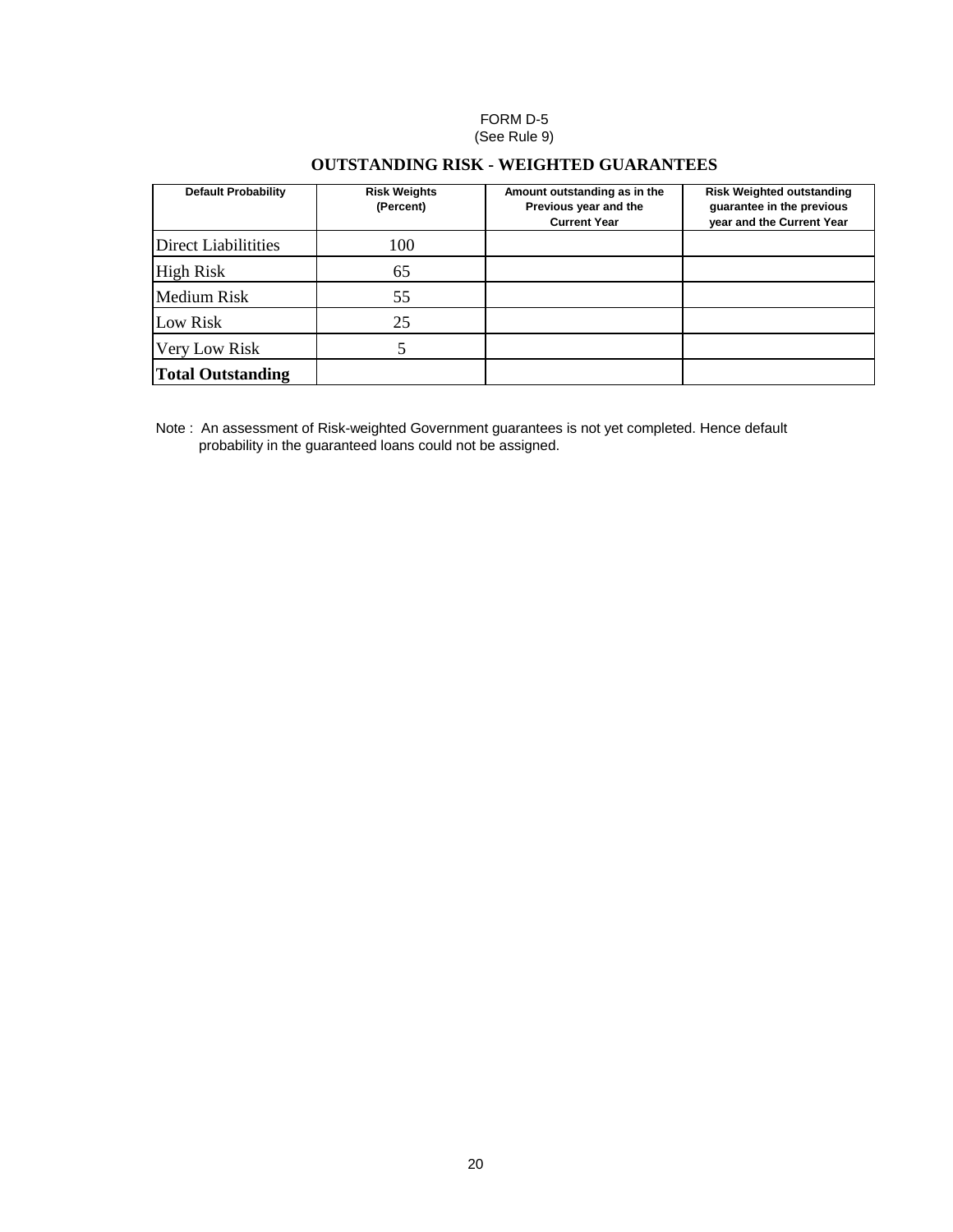## **FORM-II (a) (See Rule 4)**

# **FISCAL POLICY STRATEGY STATEMENT**

### **A. FISCAL POLICY OVERVIEW:**

Government of Mizoram devises its fiscal policy and guiding principle in line with the Thirteenth Finance Commission's recommendation as well as Planning Commission's instructions. The Twelfth Finance Commission recommended the enactment of the Fiscal Responsibility and Budget Management Act (FRBM Act) for the Union and the State Governments as a part of an effort to reform and to consolidate the respective financial conditions laid down by it in the Twelfth Finance Commission. The Thirteenth Finance Commission reinforces this recommendation by offering incentives on compliance. Even Mizoram Government has also been implementing and updating its own FRBM Act so as to achieve and align with the Thirteenth Finance Commission's recommendation for the State. The Thirteenth Finance Commission recommended that Govt. of Mizoram will have to maintain Revenue Surplus from the fiscal 2011-12, gradually reduce its fiscal deficit to 5.2 per cent in 2012-13, 4.1 per cent in 2013-14 and ultimately to 3 per cent of its GSDP by 2014-15 and limit outstanding liabilities at 82.9 per cent of GSDP in 2012-13, 79.2 per cent in 2013-14 and eventually at 74.8 per cent of corresponding GSDP by 2014-15.

2. The Revenue Account, which had been in surplus since 2003-04, continues to be in surplus throughout the Twelfth Finance Commission (TFC) period. This is a good sign of improving fiscal performance. Otherwise, a revenue deficit indicates utilisation of borrowed funds for meeting current revenue expenditure which is not sustainable in the long run. The building up of revenue surplus is very much essential for increasing capital expenditure, which could be supplemented with borrowed funds. Thus, attainment of revenue surplus throughout the TFC Award period has been a good sign of fiscal performance.

3. The fiscal deficit, which has been under the close watch of the FRBM Act, has all along been above the projected path of reduction. As per the FRBM Act, the fiscal deficit has to be brought down to 3 per cent of GSDP by 2014-15. The fiscal correction path that was drawn up by the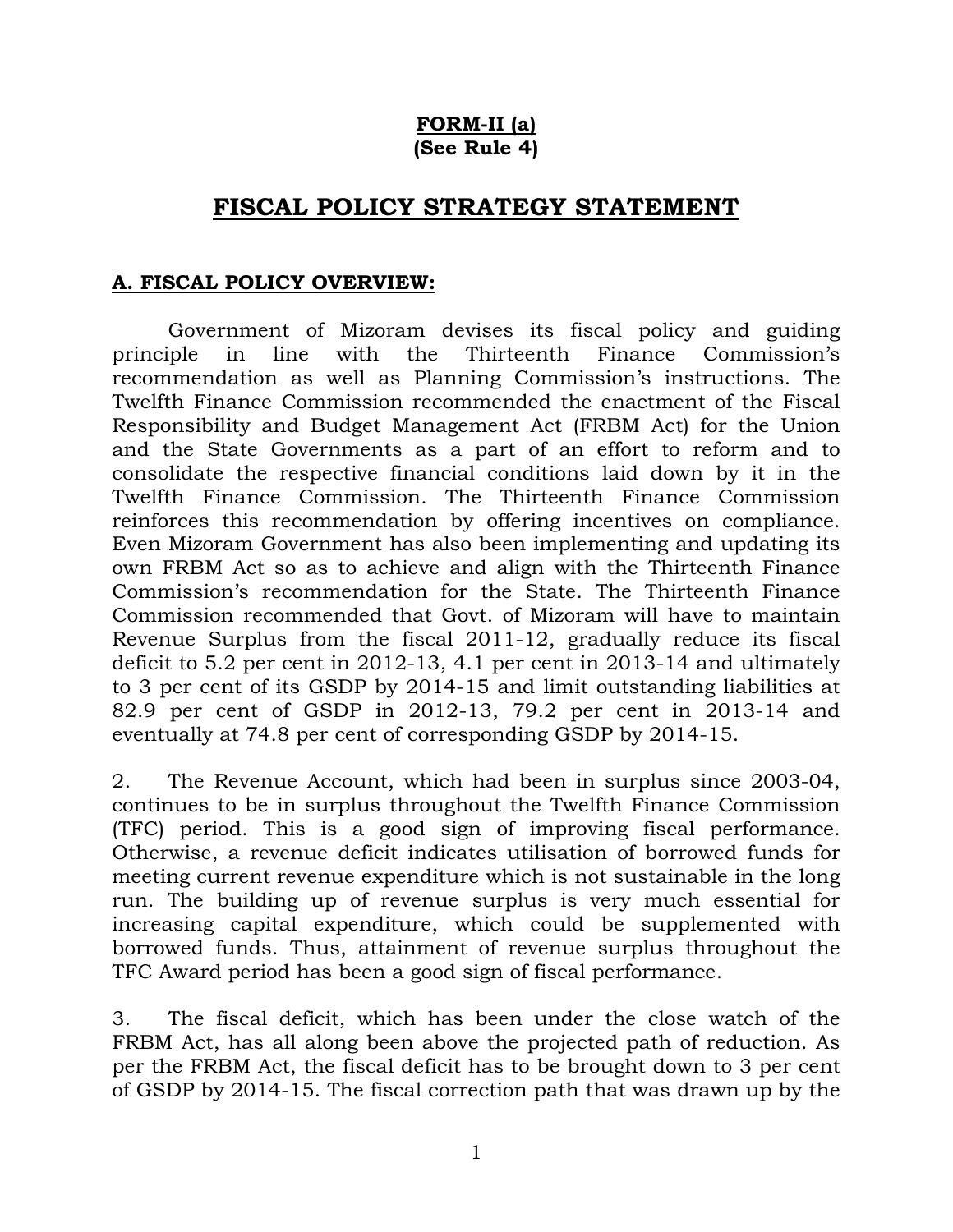Government of Mizoram in 2006-07 and revised and redrawn annually indicated that the Government could not follow its own correction path due to various reasons. The fiscal deficit, which has been measured as a percentage of the GSDP series adopted by the FC-XIII, stood at 8.25 per cent in 2010-11, the same stood at 3.04 per cent in 2011-12, at 7.21 per cent in 2012-13 and at 18.15 per cent in 2013-14. The reasons for not conforming with the projected fiscal correction paths may include expenditure on account of food subsidies, purchase of power and selling the same at a subsidized rate to the general public and many other items of revenue expenditure.

4. The period has seen positive signs of improvement in State's Own revenues. The State's own tax revenue which was a mere  $\bar{\tau}$  107.58 crore in 2009-10 had followed a secular growth trend and thereby increased to ₹ 130.08 crore in 2010-11, ₹ 178.67 crore in 2011-12, ₹ 223.15 crore in 2012-13 and is projected at  $\bar{\tau}$  222.25 crore in 2013-14. With the implementation of VAT in the State from 1st April, 2005 and subsequent increases in rate of taxes on certain items like POL, etc the collection of State's own tax revenues has received further impetus and greatly improved during the FC-XIII period.

5. The fiscal pressure due to implementation of the Sixth Pay has been carried over to the Thirteenth Finance Commission period. Compounding to this belated fiscal shocks, other factors has come into play like the mass upgradation of schools, establishment of IR Battalions, subsidization of foodgrains, expenditures on Power purchase and so on. These factors impacted upon the fiscal performances of the State Government and hence the deviations from the projected path.

6. It is noteworthy that the State's collection of own revenues has been buoyant during the period. One reason could be attributable to improvement in collection efficiency in tax and non-tax revenues.

7. A review of the fiscal performance during the FC-XIII period shows a variety of exogenous and endogenous factors coming into play in the fiscal scene. The exogenous factor includes the global economic meltdown, resulting in the lowering of tax proceeds from the Centre to the States and the corresponding necessity of filling up the fiscal gap with market borrowings. The endogenous factors include the requirement of incurring huge subsidies towards purchase of rice. With the reduction of the PDS Quota of the State by the Government of India, the Government had been compelled to purchase rice out of the additional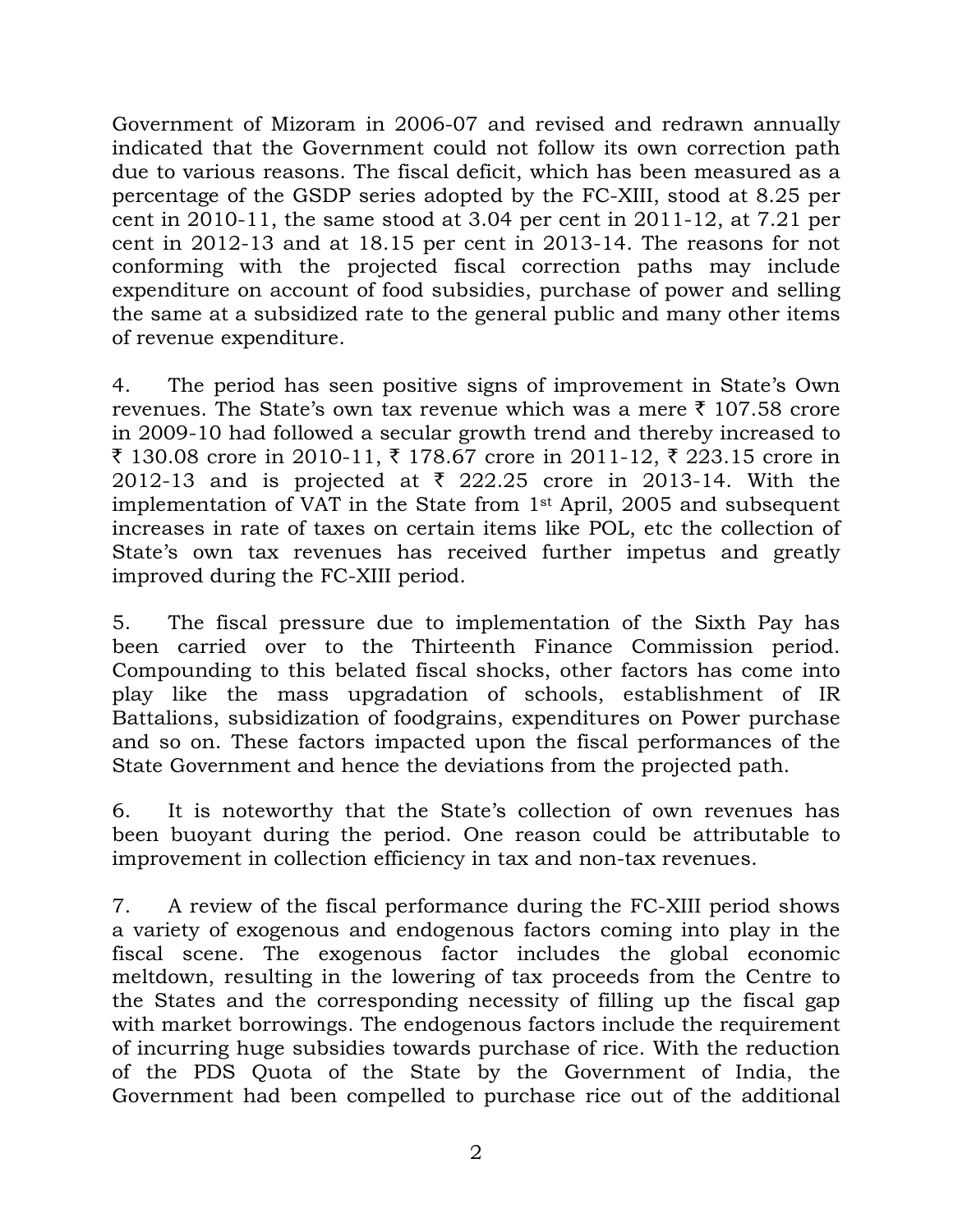quota of economic cost bearing differential cost of rice between economic cost and issue price. The total expenditure of the Government on account of this was estimated at  $\bar{\tau}$  246.31 crore in the Revised Estimates for 2012-13. The expenditure on 2011-12 was ₹ 206.77 crore.

# **B. FISCAL POLICY FOR 2014-15.**

8. The fiscal policy for the current financial year shall be, first of all, in line with the Thirteenth Finance Commission recommendation. Hence, the salient features of the fiscal reforms introduced by Thirteenth Finance Commission may be highlighted once again as given below-

 *(a) Revenue deficit of the Centre and the States needs to be reduced and eliminated, followed by achievement of revenue surplus by 2014-15.* 

 *(b) Fiscal deficit should be reduced with respect to GSDP progressively and Government of Mizoram should limit its fiscal deficit to 3 per cent of GSDP by 2014-15.* 

 *(c) State Government should amend/enact FRBM Acts to build in the fiscal reform path worked out. State specific grants recommended for a state to be released upon compliance of FRBM.* 

 *(d) Debt stock/outstanding liabilities of the Central and State Governments should be brought down to 68 per cent of GSDP by the end of the award period (2014-15). In other words, State Government needs to ensure total outstanding debt, excluding Public Account and Risk weighted Outstanding Guarantees in a year shall not exceed twice of the estimated receipt in the Consolidated Fund of the State at the close of the financial year* 

9. The current fiscal position of the State in respect of various fiscal indicators may be briefly looked into from the point of view of the fiscal reform features indicated above.

10. Regarding elimination of revenue deficit, the noteworthy achievement of the State is the continued maintenance of revenue surplus since 2003-04 in the State Budget till 2009-10. As per Revised Estimate the Revenue Deficit during 2013-14 is estimated at  $\bar{\tau}$  (-)616.06 crore. The amount of Revenue Surplus has to be increased at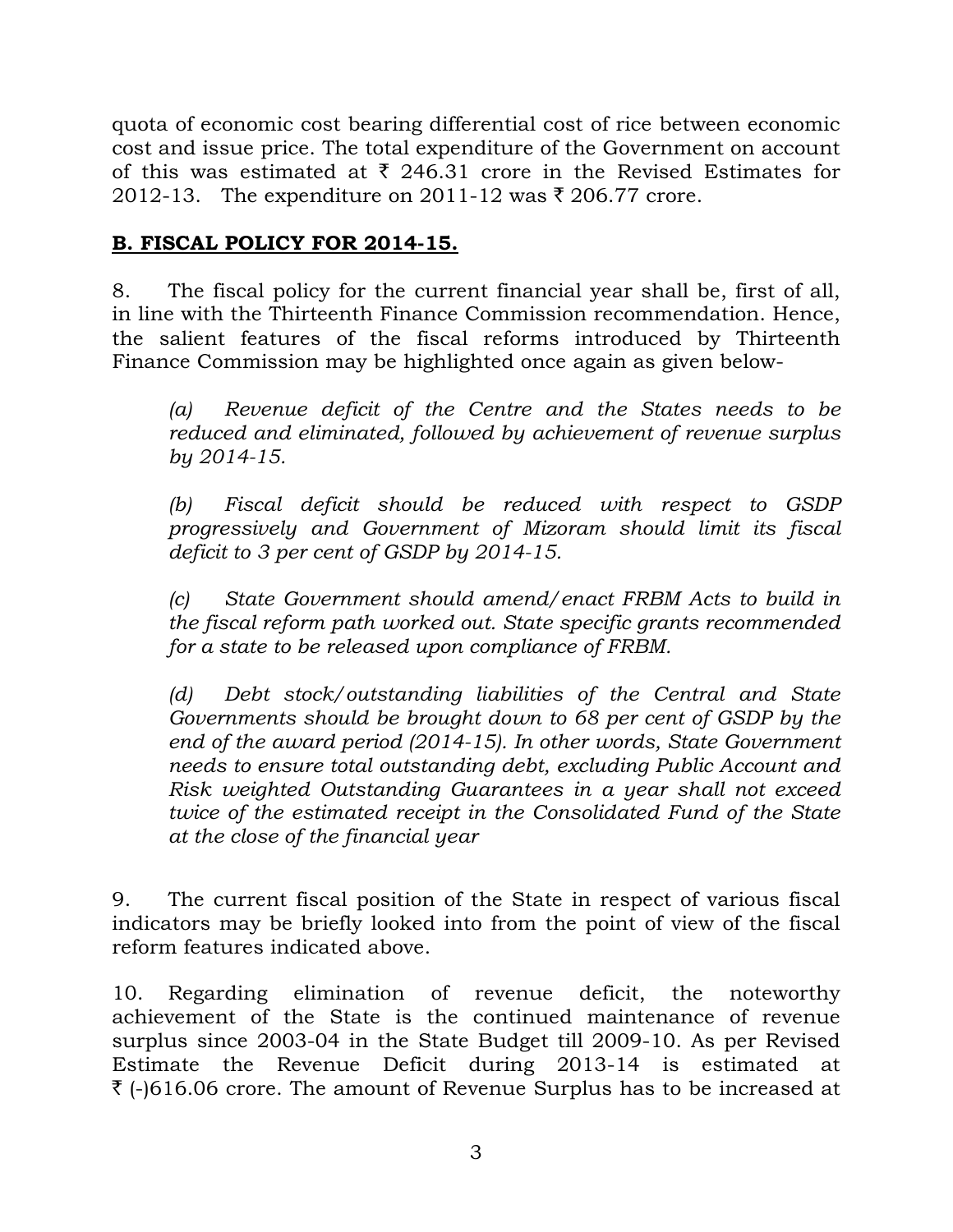the highest possible level so as to set aside maximum fund for taking up of developmental works and for creation of productive assets. As of now, the main bottlenecks on the way to enhancement of revenue surplus is the burgeoning Non-Plan Revenue Expenditure which has existed in the State finances due to implementation of The Mizoram (Revision of Pay) Rules, 2010 and the provision of mass subsidy on the purchase of power and food grains. However, utmost endeavors are being undertaken by the State Government to weed out this persisting financial necessary evil in a systematic and fruitful manner.

11. The Thirteenth Finance Commission required Government of Mizoram to reduce its fiscal deficit to 3 per cent of GSDP by 2014-15. In spite of the borrowing being fixed in line with the recommendation of Thirteenth Finance Commission, the bulging Revenue Expenditure always neutralized the efforts rendered for reduction of fiscal deficit volume. The Thirteenth Finance Commission recommended that Government of Mizoram should maintain fiscal deficit as a percentage of GSDP in the following pattern: 7.5 per cent in 2010-11, 6.4 per cent in 2011-12, 5.2 per cent in 2012-13, 4.1 per cent in 2013-14 and 3 per cent in 2014-15. The actual position of Fiscal Deficits of the State for the period from 2010-11 to 2013-14 is shown below:

|  | $2010-11 = \overline{\xi}$ (-) 499.60 crore (8.25% of GSDP)                    |
|--|--------------------------------------------------------------------------------|
|  | $2011-12 = \overline{5}$ (-) 212.60 crore (3.04% of GSDP)                      |
|  | $2012-13 = \overline{5}$ (-) 580.49 crore (RE) (7.21% of GSDP)                 |
|  | $2013-14 = \overline{5}$ (-) 1612.42 crore (RE) (18.15% of GSDP) (Provisional) |

12. The Gross Fiscal Deficit during 2013-14 is estimated at  $\mathcal{F}(-)1612.42$  crore which is 18.15 per cent of the GSDP. Hence in order to achieve the stipulated 3 per cent fiscal deficit during 2014-15 a concerted effort has to be rendered by the State Government by way of increasing State's Own Tax and Non-Tax Revenues.

13. The fiscal policy of the State should be framed in line with the broad fiscal framework designed by FC-XIII. The FC-XIII said that, "*a state should have adequate room for capital expenditure by using its revenue surplus and a fiscal deficit not exceeding 3 per cent of GSDP. Any State that has a revenue surplus along with higher fiscal deficit should compress its capital expenditure, or alternatively, increase its surplus on the revenue account*". Following these recommendations, the fiscal policy of the State Government for 2014-15 shall be: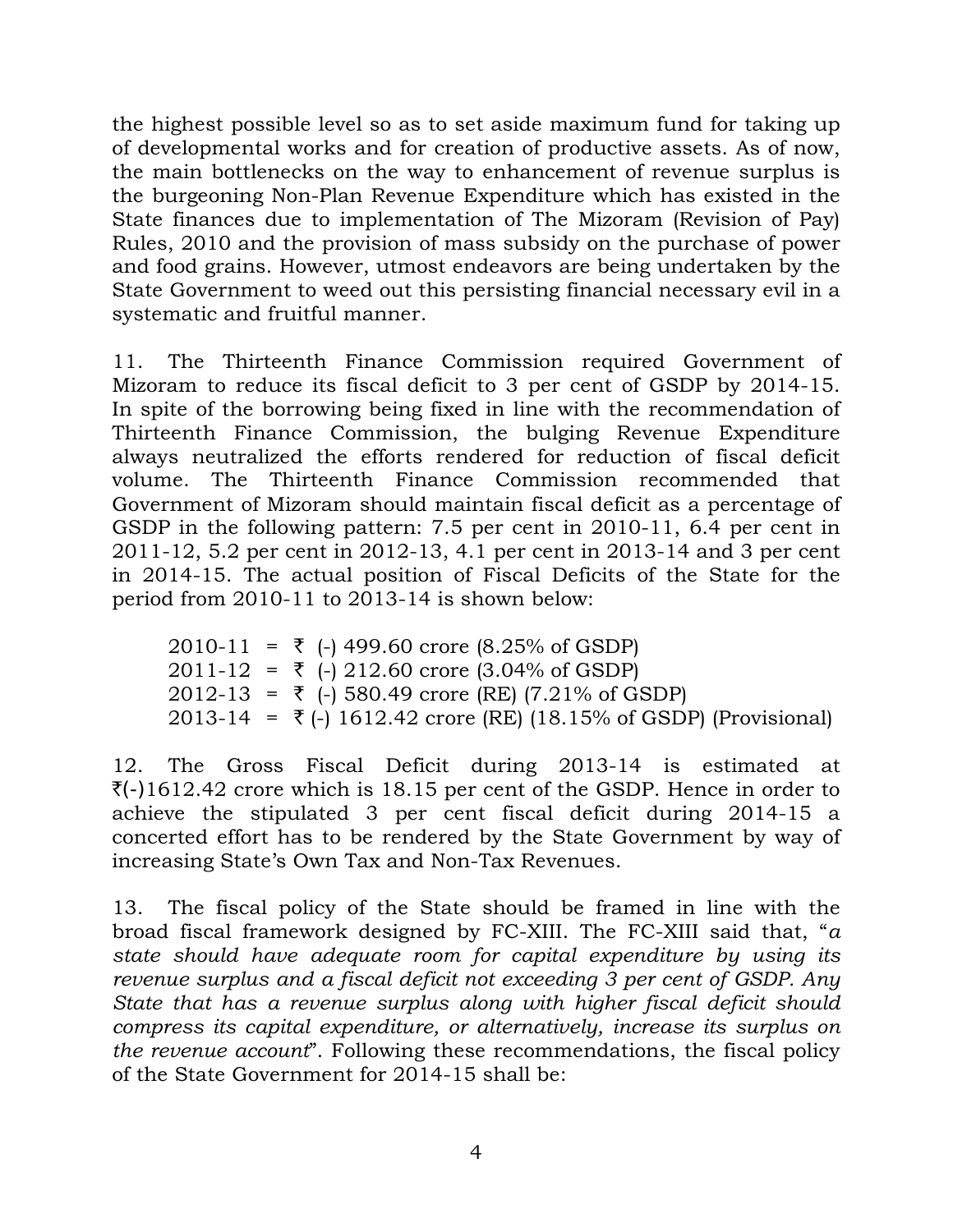- *(a) To continue the process of fiscal reforms and consolidation; generate revenue surplus and reduce fiscal deficit.*
- *(b) To improve Own Tax Revenues and improve Own Tax-GSDP ratio*
- *(c) To ensure commercial viability of Departmental undertakings in critical sectors such as power and transport, and also in public sector units.*
- *(d) To improve the quality of expenditure*
- *(e) To increase allocation of fund in socio-economic sectors*
- *(f) To increase capital investment in infrastructure sector*
- *(g) To contain outstanding liabilities excluding Public Account and risk weighed Guarantee Fund in a year not to exceed twice of the estimated receipt in the Consolidated Fund of the State at the close of financial year.*

14. In the Indian fiscal federalism, the levels of devolution of resources from the Centre determine the fiscal position of the State governments. Being a resource deficit State, the Government of Mizoram also is depending to a large extent on the levels of devolution of resources from the Finance Commissions on Non-Plan Account and the Planning Commission on Plan Account.

15. One of the critical issues in the management of State finance is the after-shock of implementation of Pay Revision to State Government employees. Since the Thirteenth Finance Commission did not take care of Pay Revision for the State Government employees, the State Government alone is struggling to tide over this aftershock. It may therefore be difficult for the State Government alone to sustain the existing position in view of the increasing requirement for revenue and non-plan expenditure over the medium term. The State finances may need help from the Centre to weed out this fiscal problem within the short term.

16. Another area of concern which heavily impacted on the State finances is incessant provision of mass subsidy on purchase of food grains and power. The initial Budget Estimates for Power purchase in the Budget often required to be revised in the mid-year owing to unprecedented retrospective revision of power tariff by Central Electricity Regulatory Commission (CERC). Due to these revisions, the State Government received supplementary bills from various Power utilities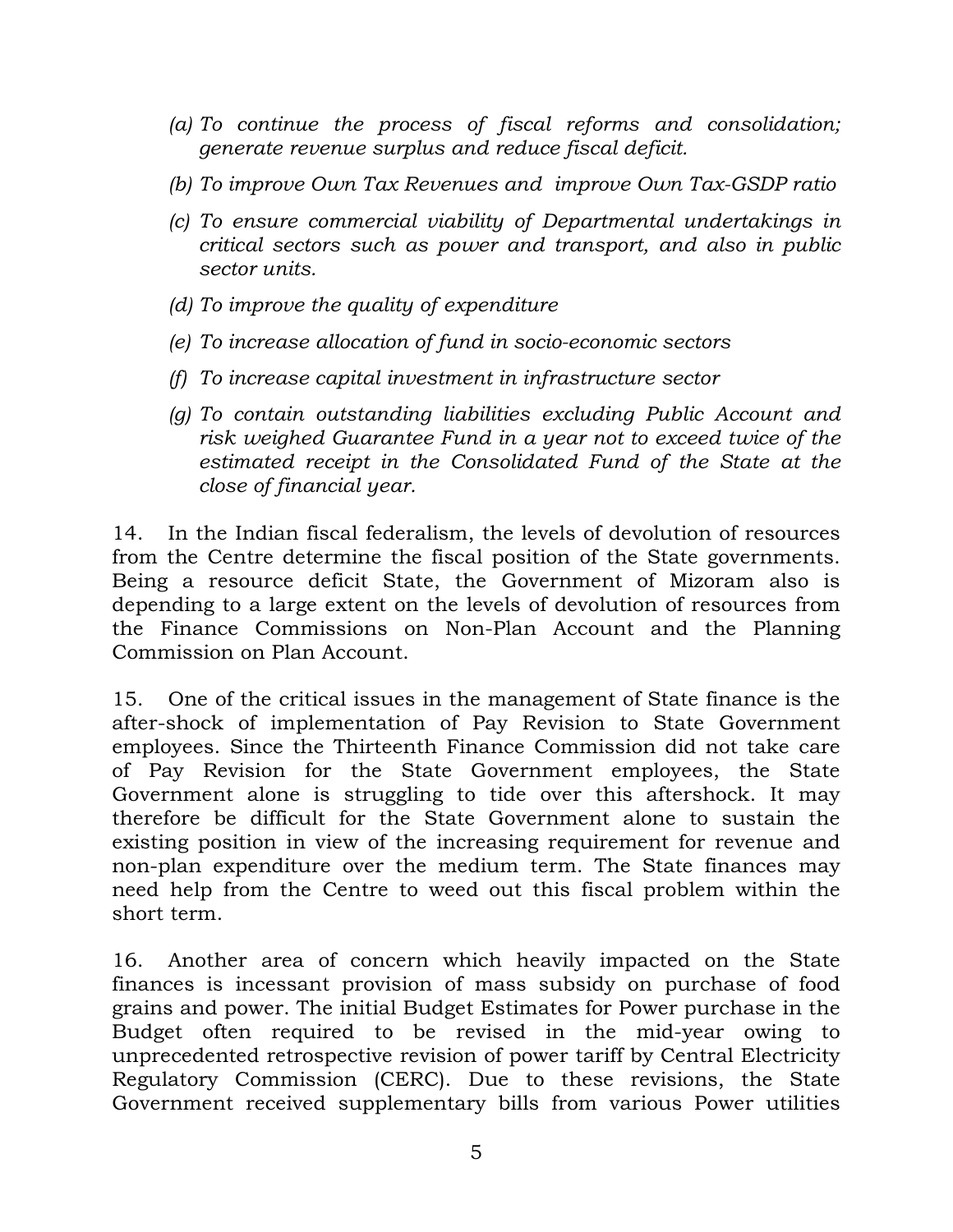like NEEPCO, NHPC, PGCIL, TSECL, BHEL and NTPC which was, actually, not anticipated at the time of budget allocation made at the beginning of the year. Besides these retrospective bills, the normal requirement of the Department as a result of tariff revision has also been increased to a huge amount and thereby resulting in Budget escalation in the Revised Estimates. This difference induces a drain out of the State Exchequer without refill from any sources. This persisting predicament in the State finances need appropriate address in a fitting manner so as to evolve better form of power trading in the principle of no-loss no-gain and to prevent leakage of State Exchequer.

17. The fiscal shocks on account of food subsidy still continue. Since the Government could not risk drastic reduction of supply of rice from the Food Corporation of India due to the shortage of local food supply in the State, this will need to be carried on for a few more years. Thus, even with the losses that the Government will have to bear in food trading, we are under compulsion to continue the food subsidy till such time the Government could make alternative arrangements. The alternative arrangement already mooted and to be put in place in place of TPDS is the Food Security Act. The burden of food subsidy may be overcome by correct identification of eligible households under the Food Security Act; otherwise the challenge of the State government for subsidization of foodgrains will remain the same as before.

18. Another issue confronting the Government in 2014-15 will include the task of successfully taking off on the electoral promises of the Ministry in its flagship programme of 'New Land Use Policy (NLUP) which requires a separate and distinct identity as our State's Plan Scheme over the medium term. New Land Use Policy (NLUP) will continue to be the highest priority during 2014-15. The programme aims at achieving integrated and inclusive development for economic empowerment of the poorer section and, at the same time, preserve its fragile eco system by gradually replacing jhumming through a variety of land-water centric schemes. During the current fiscal  $\bar{\tau}$  317.32 crore is specifically earmarked for NLUP. Thus, the Government's fiscal policy will revolve round the need to successfully crush the developmental bottlenecks and lay the stone for socio-economic development of the rural masses. This will call for strategic planning that consists of working out an optimum mix of resource mobilization and increased expenditure.

19. The major fiscal policy initiatives that the Government will pursue in 2010-11 are laid down in brief below: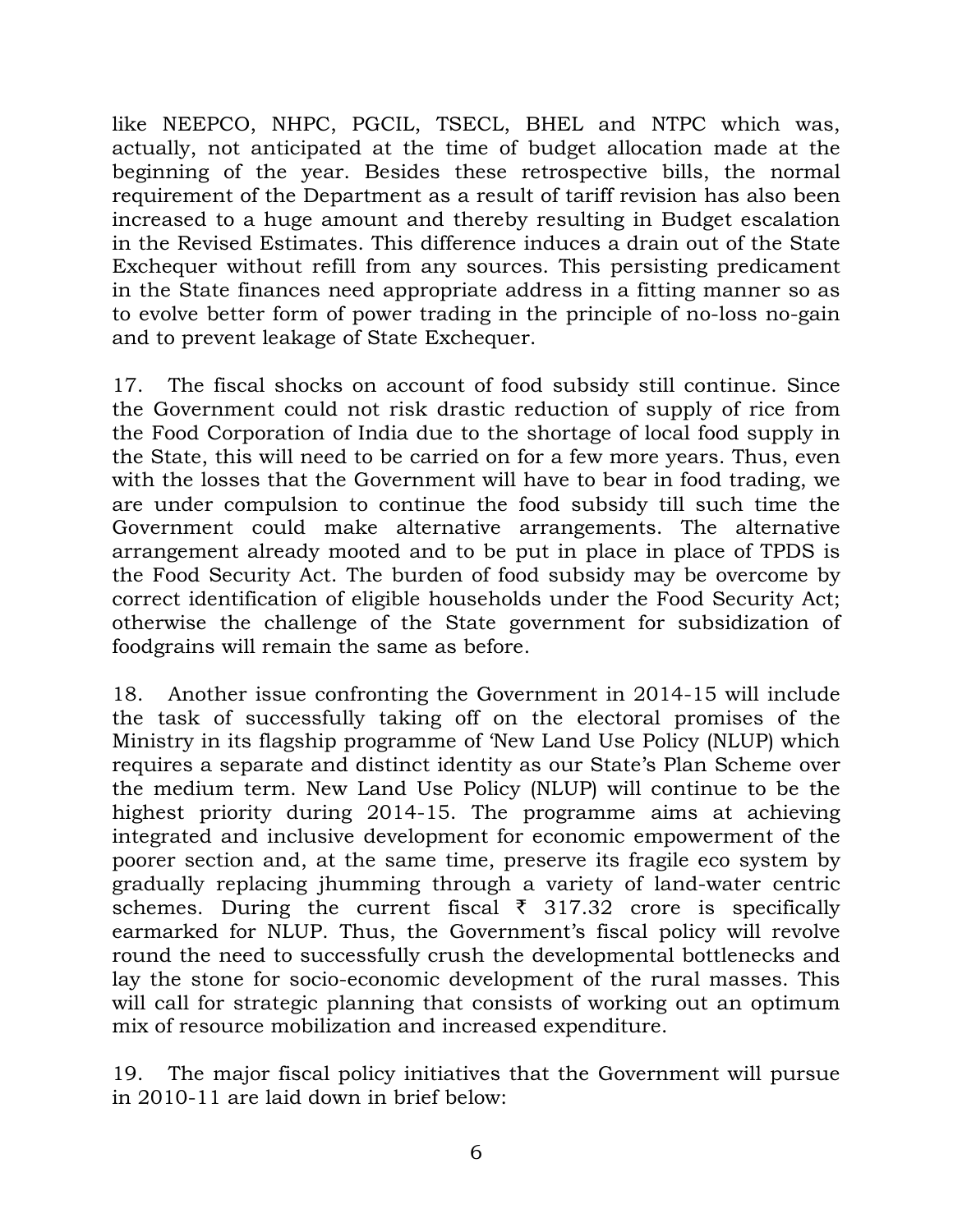# *(1) Tax Policy:*

20. It will be the endeavor of the Government to continuously improve the Tax-GSDP ratio and increase the contribution of State's tax. The State Government will continue to take measures to sustain the growth of tax revenues.

21. The Government is determined to maintain the increasing trend of the tax-GSDP ratio by increasing the tax collection efficiency and better tax compliance. Towards this end, the Government will pursue the following measures in 2014-15:

- *a) The collection of Tax through e-payment system has also been introduced as a part of computerization of records on tax collection. This initiative has brought about a turnaround in the tax collection efficiency since last two financial years. Moreover vigorous reassessment of Entertainment Tax especially for Cable TV Operators has been carried out by the Department which is expected to increase the tax collection on Entertainment by*  $\bar{\xi}$  *2.00 crore annually.*
- *b) The potential in collection of land revenues will be given due consideration with focus on restructuring of the Department, streamlining the tax collection system and improving the land record management and assessment and collection of arrears. This will be coupled with exhaustive process of capacity building of the officials involved in administration of land revenue and computerization of the records. This is expected to bring about higher collection of land revenue as well as realization of the arrears accumulating over the years.*
- *c) Improvement of collection of Taxes on account of motor vehicles and passengers & goods tax has also been taken up in the form of introduction of e-payment of Road Tax and by capacity building of the officials involved and introducing waivering of late fee for a certain period of time to the defaulter. These measures are expected to bring about overall improvement in the tax collection. Besides the above measures, lifetime payment of Road tax at one go and recent introduction of High Security Plate for vehicles would increase the revenue earn from State's own resources.*
- *d) The Total Prohibition of Liquors enforced in the State since 1995 had caused tremendous loss to the State's revenue. The State's Legislative Assembly had passed a new Act in 2014 called "The Mizoram Liquor (Prohibition and Control) Act, 2014 which shall*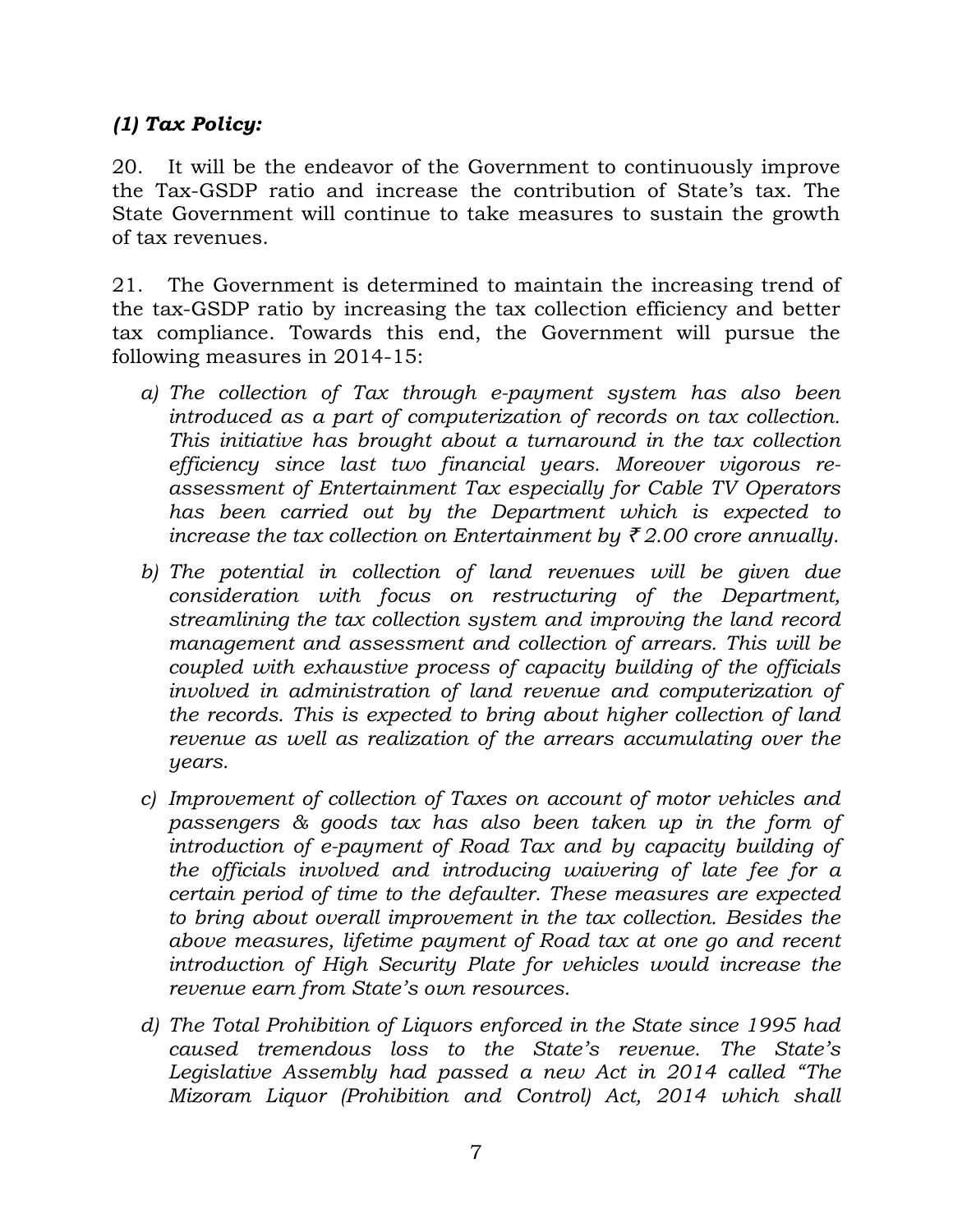*replace the Mizoram Liquor Total Prohibition Act of 1995. The rules under the new Act is being under process and shall become effective shortly. Under the new Act and Rules, the State Government expected to earn an additional revenue to the tune of*  $\bar{\tau}$  *30.00 –* ` *40.00 crore annually in the form of excise duties.* 

22. The above measures taken together will bring about the desired goal of increasing the tax-GSDP ratio and substantial improvement in State's own tax collection for years to come.

# *(2) Expenditure Policy:*

23. The Expenditure Policy of the State Government should, first of all, be guided by the provisions and recommendations laid down by the Thirteenth Finance Commission. In the meantime the State still faces certain fiscal hiccups in spite of the fairly substantial increase in the volume of resources transferred as compared to the resources transferred by the previous Commission. The main bottleneck in the management of State finances is implementation of 6th Pay Revision to State Government's employees. As Thirteenth Finance Commission remains silent on this issue, the State Government alone is struggling to overcome this financial predicament without any additional resources from anywhere.

24. This problem is aggravated by incessant provision of mass subsidy on purchase of food grains and power. Hence, it is essential for the State Government to deliberately draw up its expenditure policy and to formulate the ground solution for settlement of this fiscal quandary.

25. Under the Targeted Public Distribution System (TPDS), the State Government had been allocated foodgrains by the FCI which is insufficient to meet the actual requirements. Hence the State Government has to purchase a huge amount of foodgrains from the market at a higher rate and sold to the beneficieries at a subsidized rate. Since a separate budgetary allocation had not been drawn up to meet this subsidization, it has put a great pressure on the State Exchequer. The unrecovered expenditure on food trading alone has been costing the State Government around  $\bar{\tau}$  156.00 crore every year. The State Government shall, however, continue this subsidization practice for the welfare of the targeted groups with measures to minimize the losses. One measure is the upward revision of the selling price to the beneficiaries and another is the revision of the list of the beneficiaries. The ongoing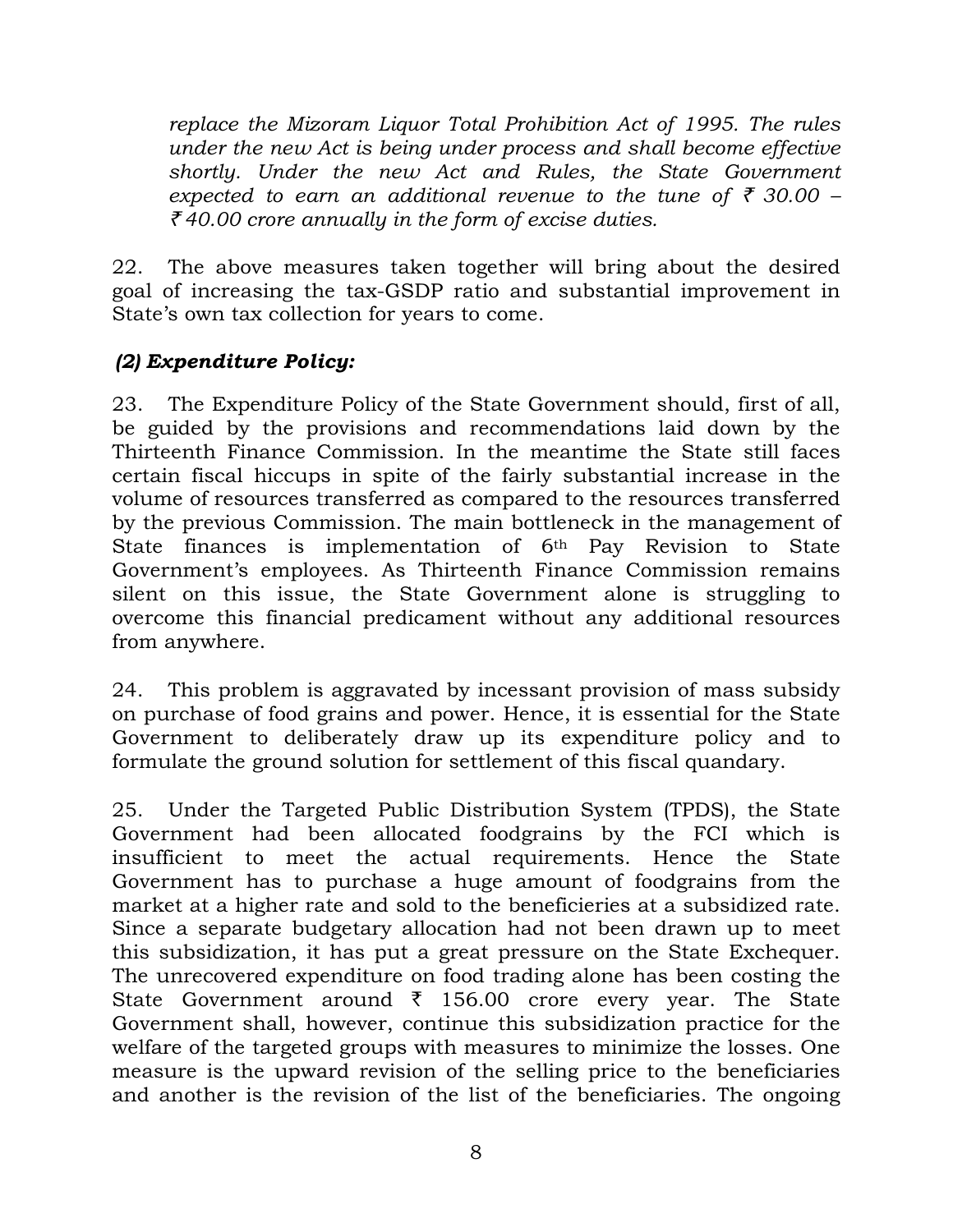end-to-end computerization of TPDS initiated since 2013 is a positive move to tackle the irregularities in food trading.

26. In the power trading also, the State Government has to spend a huge sum of money for purchase of power which has been sold to the general public at a subsidized rate. The usual monthly expenditure on purchase of Power supply is around  $\bar{\tau}$  15.26 crore which cannot be made good by the user charge collected for the same. Recently, the Joint Electricity Regulatory Commission (JERC) for Mizoram and Manipur, has increased the power tariff. Hence, the State Government's spending on Power purchase shall be compensated by the increase in tariff rate by the JERC. The State Government needs to improve the collection efficiency of the user charges by plugging all possible loopholes. An initiative has been taken by P&E Department to introduce online payment of bills which will increase the revenue collection of the Department.

*27.* In order to contain and reduce non-productive expenditure, the State Government has also introduced Special Voluntary Retirement Scheme for Teachers for improvement of the standard of education and reduction of expenditure on Salary and its related items. Besides, it has also launched New Defined Contributory Pension Scheme as a part of economy measures to redefine and filter public expenditure.

28. The prime concern of the Government's expenditure will continue to be the focus on increased spending for capital investments for laying development infrastructure. Efforts will be on to contain revenue expenditure and increasingly utilize resources for meeting capital expenditure.

# *(3) Borrowings and Other Liabilities, Lendings and Investments:*

29. The Government has been following a conscious policy on borrowings in containing the net borrowings so that the outstanding debt stock is maintained at a sustainable level relative to GSDP and Revenue Receipts. The FRBM Act, 2006 as amended in 2009 also provides that fiscal deficit will be contained to a level of 3 per cent of GSDP in 2010-11. The Thirteenth Finance Commission further postponed attainment of 3 per cent by 2014-15. However, the Government has been making efforts to contain the borrowings. With that in view, the Government has been containing the net borrowings at the targeted level of fiscal deficit so that the Government will not borrow in excess of the requirement for financing the fiscal deficit. Generation of revenue surplus also helps in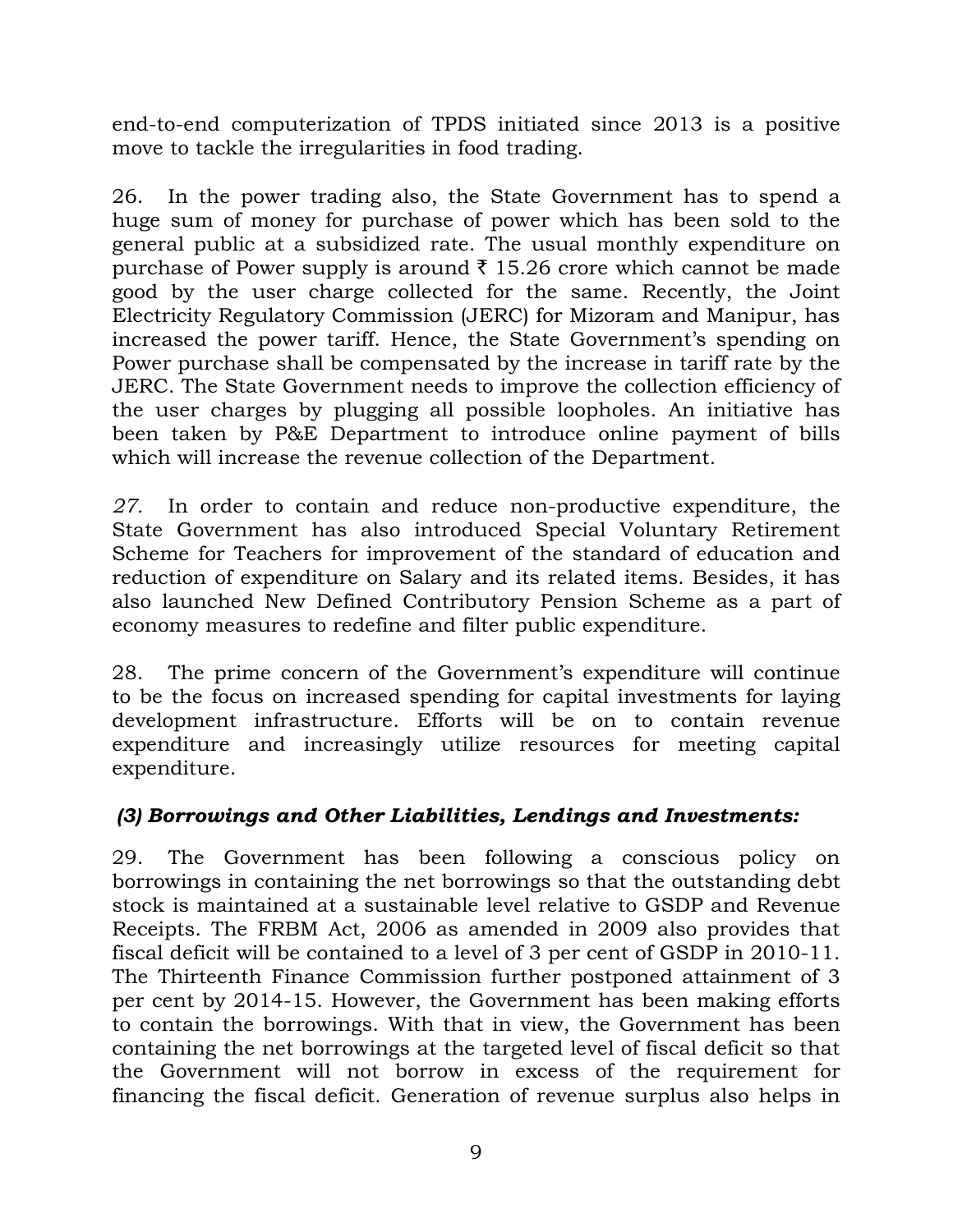checking the use of borrowed funds for meeting current revenue expenditure. With containment of the borrowings, the Government will pursue a policy of reducing revenue expenditure relative to the total expenditure so that enough resources could be made available for capital investment.

30. With the FC-XIII's requirement of reducing debt stock relative to GSDP at 74.80 per cent by 2014-15, the Government needs to exert utmost care in deficit financing. This will also help in slowly reducing the interest burden. The Government shall also focus its attention towards reduction of weighted average interest rates on the borrowings. This will, in the long run have the effect of reducing the expenditure on account of interest payments. Accordingly, the Government will shift its borrowings in favour of low-cost RIDF loan of NABARD for creating infrastructure in the rural and agriculture sectors.

31. The Government's investments in the PSUs, Co-operative Banks and Societies etc. in equities in the past without any scope for receipt of dividend and the continued budgetary support of these entities is one issue of concern in the State finance.

32. The solution to the Government's debt problem lies in the method of application of borrowed funds i.e., whether they are being used efficiently and productively for capital expenditure which either provides returns directly or results in increased productivity of the economy which may result in increase in Government revenue in future, making debt payments manageable.

# *(4) Consolidated Sinking Fund:*

33. The Government builds up a sizeable amount in the Consolidated Sinking Fund accumulating as Reserve Fund of the State's Public Account. With the Revised Scheme coming in force from 2006-07, the Government continues to invest funds in the Sinking Fund to generate funds for meeting its future repayment obligations of loans contracted in the past. The principal already invested in the Fund as on 31.03.2014 was  $\bar{\tau}$  156.30 crore. The principal amount to be invested during 2014-15 as per budgetary allocation is  $\bar{\tau}$  22.92 crore; so that the accumulated principal investment would become  $\bar{\tau}$  179.22 crore by the end of this fiscal year. The State Government is intending to strengthen the Consolidated Sinking Fund (CFS) by gradually increasing the quantum of investment in the fund during the coming 5 (five) years so that the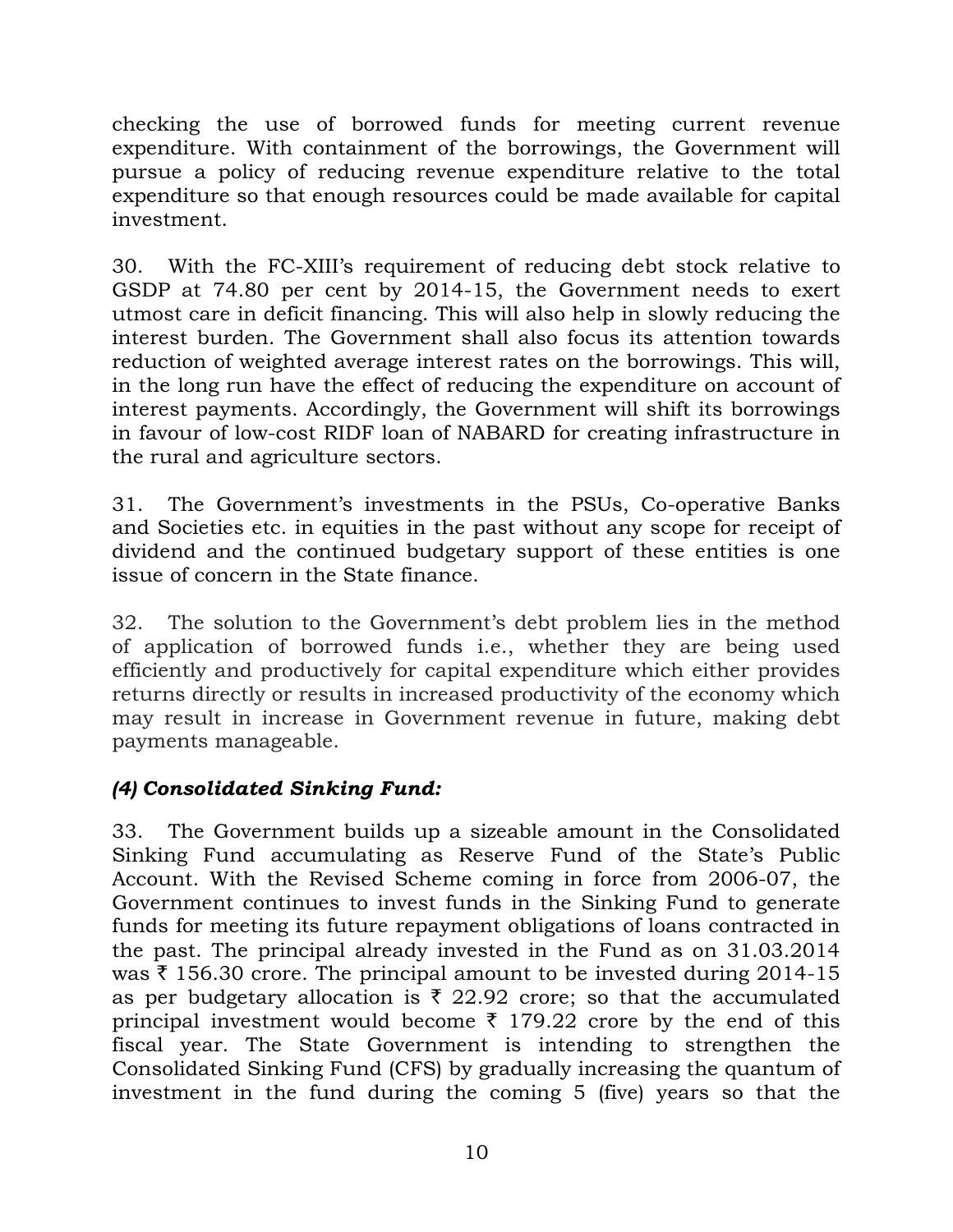corpus fund would be in the average range of 5 per cent of the State's liabilities.

# *(5) Contingent and Other Liabilities:*

34. Realising the importance of efficient management of contingent liabilities, the Government has set up a Guarantee Redemption Fund (GRF) in May, 2009 with an initial corpus fund of  $\bar{\tau}$  50.00 lakh. Another ₹ 50.00 lakh was invested in 2010-11, ₹ 100.00 lakh in 2011-12, ₹ 150.00 lakh in 2012-13, ₹ 200.00 lakh in 2013-14. The Government will augment the corpus fund by investing an additional amount of  $\bar{\tau}$ 200.00 lakh in 2014-15 so that the closing balance at the end of 2014-15 would be  $\bar{\tau}$  750.00 lakh. The Government of Mizoram has also been following a conscious policy of restricting the size of the contingent liabilities and has been keenly pursuing a policy for streamlining the process of handling contingent liabilities in the State's finance. A ceiling was also laid down that fresh guarantees in a year should not exceed 3 per cent of GSDP. The Mizoram Ceiling on Government Guarantees Rules, 2013 was put in place since April 2013, this will help the Government in collecting guarantee fees at a minimum of 0.75 percent of the guaranteed loan as a guarantee commission.

# **(6)** *Levy of User Charges:*

35 Being a small State in terms of population and areas, collection of User charges on various governments' services are always marginal and used to fall below expectation and estimation. It would be in the best interest of the State Government if the cost of Operation & Maintenance can be realized from the services provided to the general public.

36. The practice of mass subsidy in the services extended by the Government is one issue that is costing the Government dearly. These issues need to be carefully considered keeping the positive impacts vis-àvis the negative impacts and dependency of the general public in the Government on the one hand and inefficiency of public spending on the other. The Government will slowly move towards levying of optimum level of user charges and differential subsidy so that providing of services to the people vis-à-vis levying of user charges for generating funds for maintenance of assets has become slowly sustainable in the long run.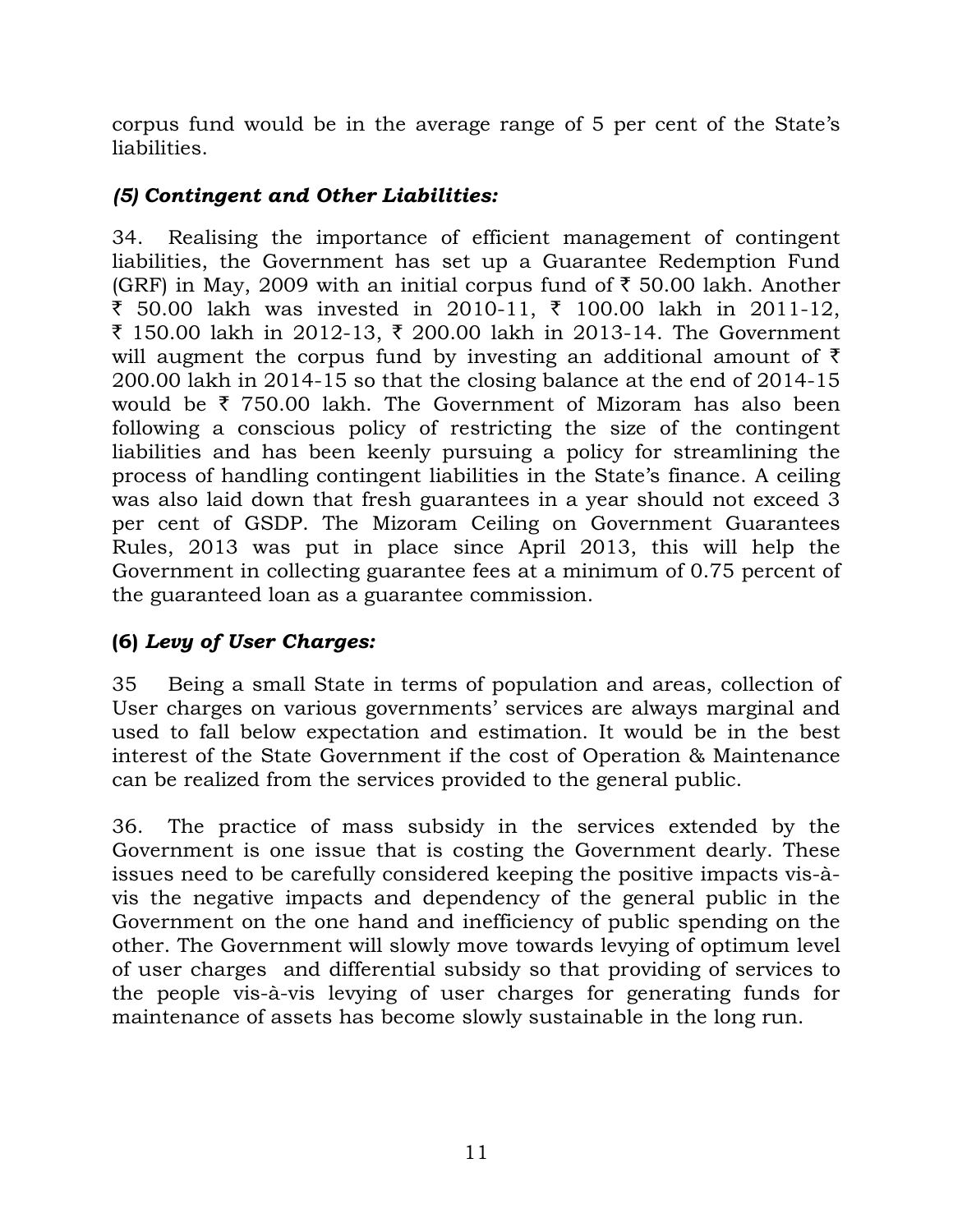### **C. STRATEGIC PRIORITIES FOR THE ENSUING YEAR:**

37. The priority of the Government will be tapping more revenue potential without causing undue burden to the general public and thereby increasing capital investment in a sustainable manner. It will continue to adhere to the stipulations in the FRBM Act successfully without sacrificing the requirements of expenditure for capital investments. The FC-XIII had postponed the time of achieving 3 per cent fiscal deficit of GSDP by 2014-15; with the heralding of FC-XIV from the ensuing year, more devolution from the Central Government may greatly improve the fiscal situation of the State Government. The availability of resources under FC-XIV will enable the Government to bring about improved fiscal performance and increased investment in critical developmental needs of the people.

## **D. POLICY EVALUATION:**

38. The recommendations of the FC-XIII for fiscal deficit for the State is 6.4 per cent, 5.2 per cent, 4.1 per cent and 3.0 per cent of the corresponding GSDP in 2011-12, 2012-13, 2013-14 and 2014-15 respectively. The fiscal deficit in 2010-11 stood at 16.83 per cent of the GSDP. The performance of the State Government got improved in 2011- 12 at 6.84 per cent of the GSDP which was commensurate with the fiscal correction path recommended for the year. Again in 2012-13 the fiscal deficit was 7.21 per cent of the GSDP whereas the recommended percentage was 5.2 per cent. There was, however, a setback of performance in 2013-14 and as per Revised Estimate the fiscal deficit was as high as 18.15 per cent. But this figure would be changed when the final figures are received in the State Finance Accounts for the year 2013-14. The poor performance may be attributable to shortage or incomplete fund released from the Central Government and released of fund far below the FC-XIII recommendation. The Government of Mizoram has been experiencing Revenue Surplus since 2003-04; which however could not be kept up in 2010-11 and 2013-14. As per Revised Estimate the Revenue Deficit during 2013-14 was estimated at  $\bar{\tau}$  (-)616.06 crore which constituted -6.93 per cent of the GSDP. The fiscal shocks in reduced devolution of central taxes, expenditure on corpus fund of the Contingency Fund of the State and other revenue expenditure, with no corresponding resources resulted in fiscal imbalance in 2013-14. However, the Government's attempts towards elimination of the revenue deficit and corresponding generation of revenue surplus brought about increase of resources for capital expenditure as the level of borrowings for financing capital expenditure are put to a check by the requirement of